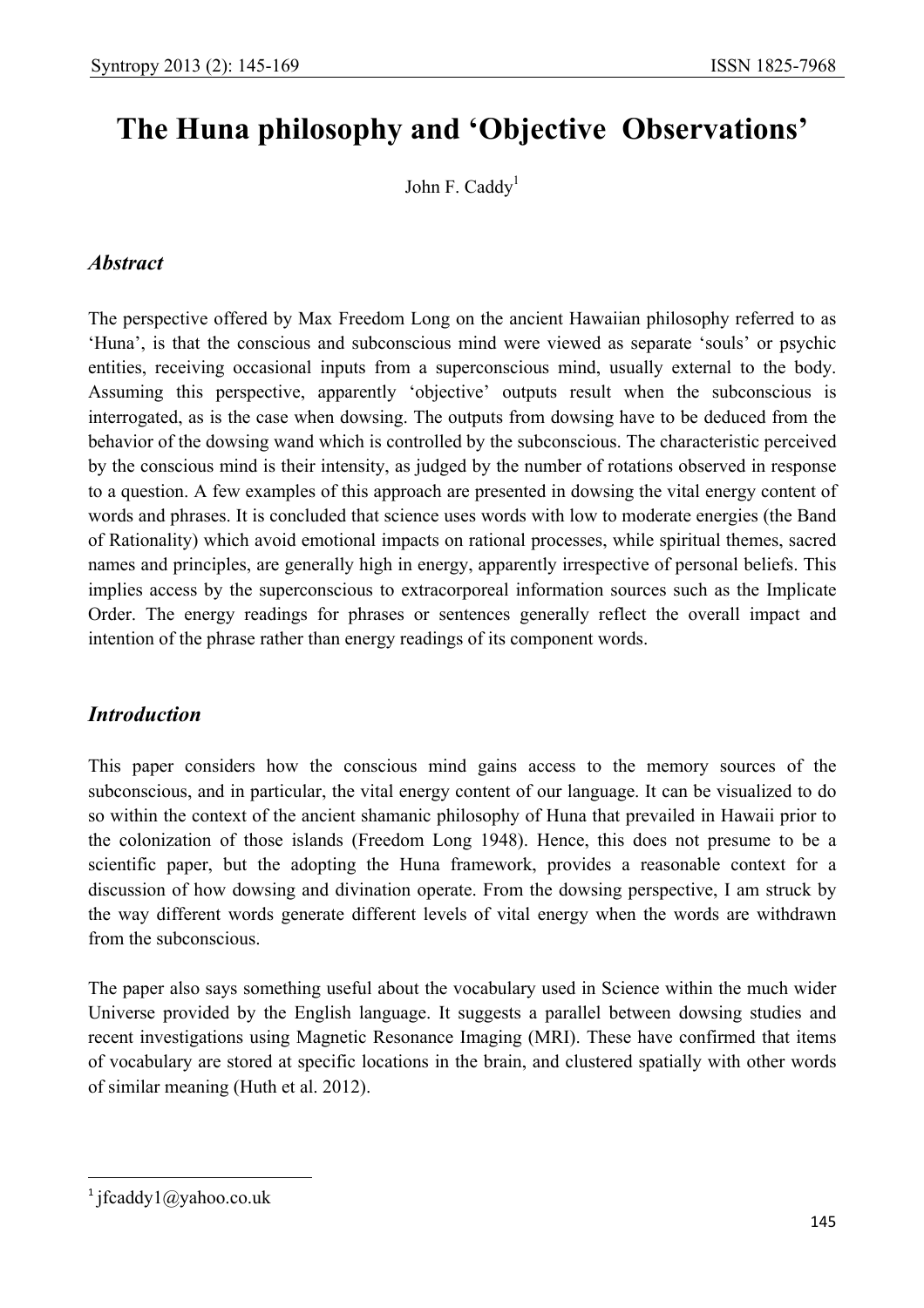One related issue addressed is that Science assumes that all investigators are 'single-minded': i.e., that in searching for objectivity, a key issue in Science, it is explicitly assumed that an individual has a single point of view and that all opinions are conscious. Conscious and subconscious minds are supposed to make up a single coordinated and unbiased entity: 'the Observer'. This has been the basis for criticisms of dowsing/divination – the critic assumes that the conscious mind is responsible for the dowsed outputs, which is not the case. The distinction between subjectivity and objectivity is more evident when we consider that an individual nervous system contains more than one 'Thinking Centre'. An internal debate between the conscious and subconscious minds may therefore have some elements of objectivity.

How to stimulate an exchange of opinions between two minds in the same skull? A useful framework for interpreting dowsing results comes from the ancient Huna belief system of Hawaii. The key expert on the Huna system, Max Freedom Long (1948), asserted that the Huna philosophy treated the subconscious as an entity independent of the conscious mind, even though resident in the same physical body. On death, the two souls were believed to remain together, and if separated, the subconscious might engage in 'mindless' activity as a poltergeist, or be used as a weapon by kahunas or shamans.

What is suggested by this Huna perspective is that there are two centres in the human mind that are not automatically in agreement. As mentioned by Max Freedom Long (1948), the structure of the mind, according to the Huna philosophy, reflects many aspects of the subconscious/conscious divide implicit in psychology at his time of writing. In Huna practice, a third entity, the superconscious or 'Higher Self' (HS) was considered to usually remain external to the body with both male and female characteristics, and was believed to provide advice to the conscious mind on special occasions. The HS was activated by intense emotions, and generated revelations, or intervened in emergencies, especially if 'Mana' (vital energy) was provided to the HS from the supplicant's open hands. According to Huna philosophy, even messages from the superconscious are routed to the conscious mind through the subconscious. The ancient tradition of Huna thus provides a useful context for creative inspiration which has some similarities to basic ideas in psychology.

## *Locating the conscious and subconscious minds*

Conscious awareness is located in the prefrontal cortex, and makes up a relatively small proportion of the brain, while the subconscious mind has limited autonomy but a much greater knowledge base. Expert opinion (Jung 1959) suggests that subconscious outputs are usually different from conscious conclusions, and this may be one reason for psychological disturbances.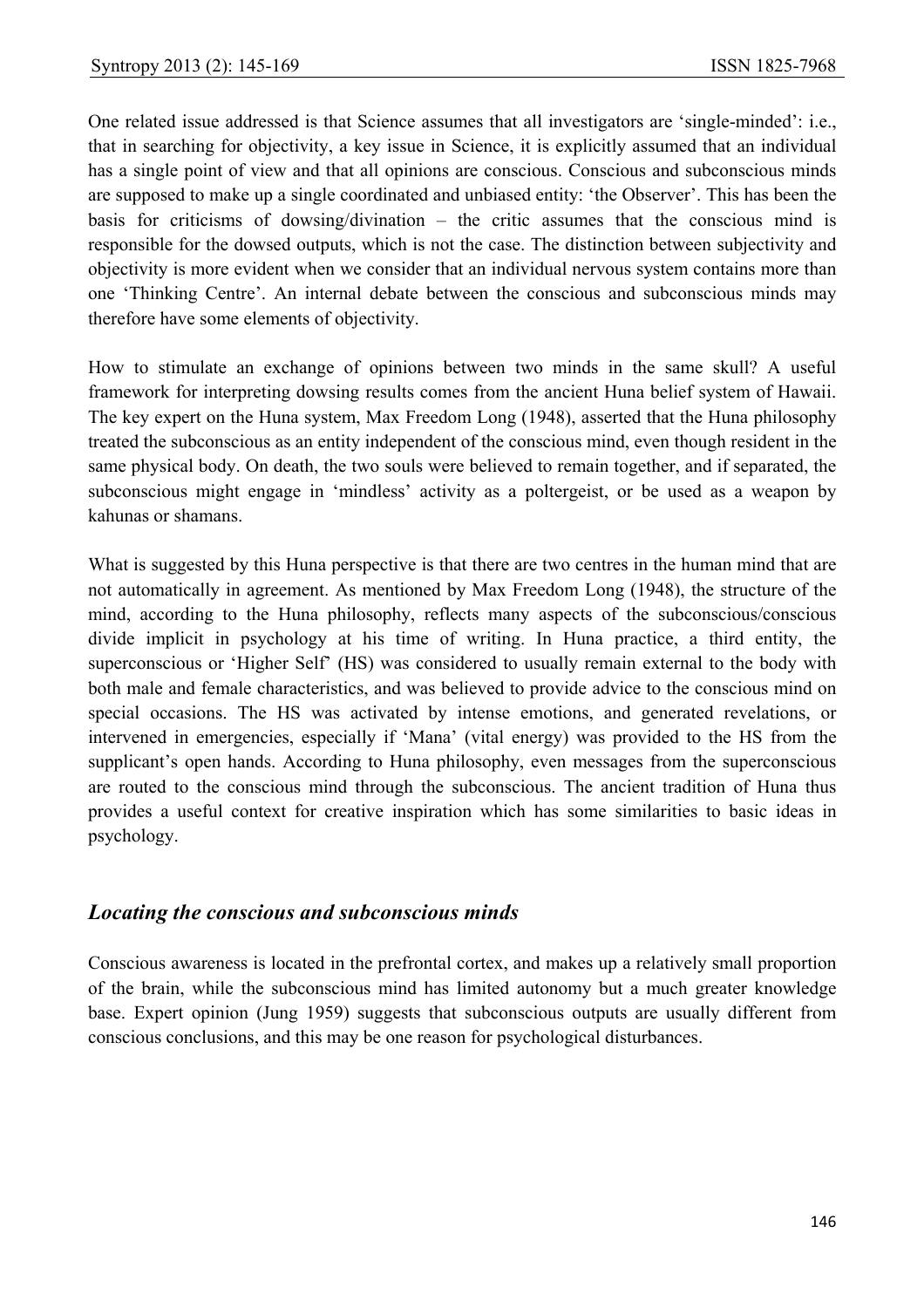

Fig 1*: A cartoon illustrating the supposed linkages between the three entities envisaged by the Huna philosophy that was prevalent in ancient Hawaii. (based on information given in Long 1948).* 

An illustration of the Huna vision in Fig 1 shows the main flows of information envisaged to occur between the components of the mind. This Huna conception has several features:

- − Information gathered from the external world is received by the subconscious mind and stored;
- − The conscious mind is not in direct contact with the superconscious, (viewed as a Janus male/female figure): information arrives through the subconscious;
- − We may add a further characteristic: a 'grid' consisting of personal convictions which limits our sensibilities, and is installed during early life under the influence of parents and teachers. It has to be 'unlearned' before the conscious mind can utilize incoming paranormal sensations.

A comment on the realism of this arrangement is that most of our 'habitual activities' are handled by the subconscious when the conscious mind is active or occupied with other thoughts. Note that the first stages of meditation, martial arts, and dowsing, all stress the importance of avoiding conscious thought when implementing these techniques (e.g., Motoyama 1981).

In dowsing, we request the subconscious to provide a measure of intensity in response to a question. The measure of intensity is often referred to as 'Vital Energy', which can be equated with qi, prana or orgone, and we will attempt to measure the intensity of vital energy induced by words or phrases. I now refer to a recent interview by Carey (2007) with prominent neurologists and neuropsychologists. These experts asserted that our invisible partner, the subconscious, is functionally separate from the conscious mind, and has 3 main roles: information storage,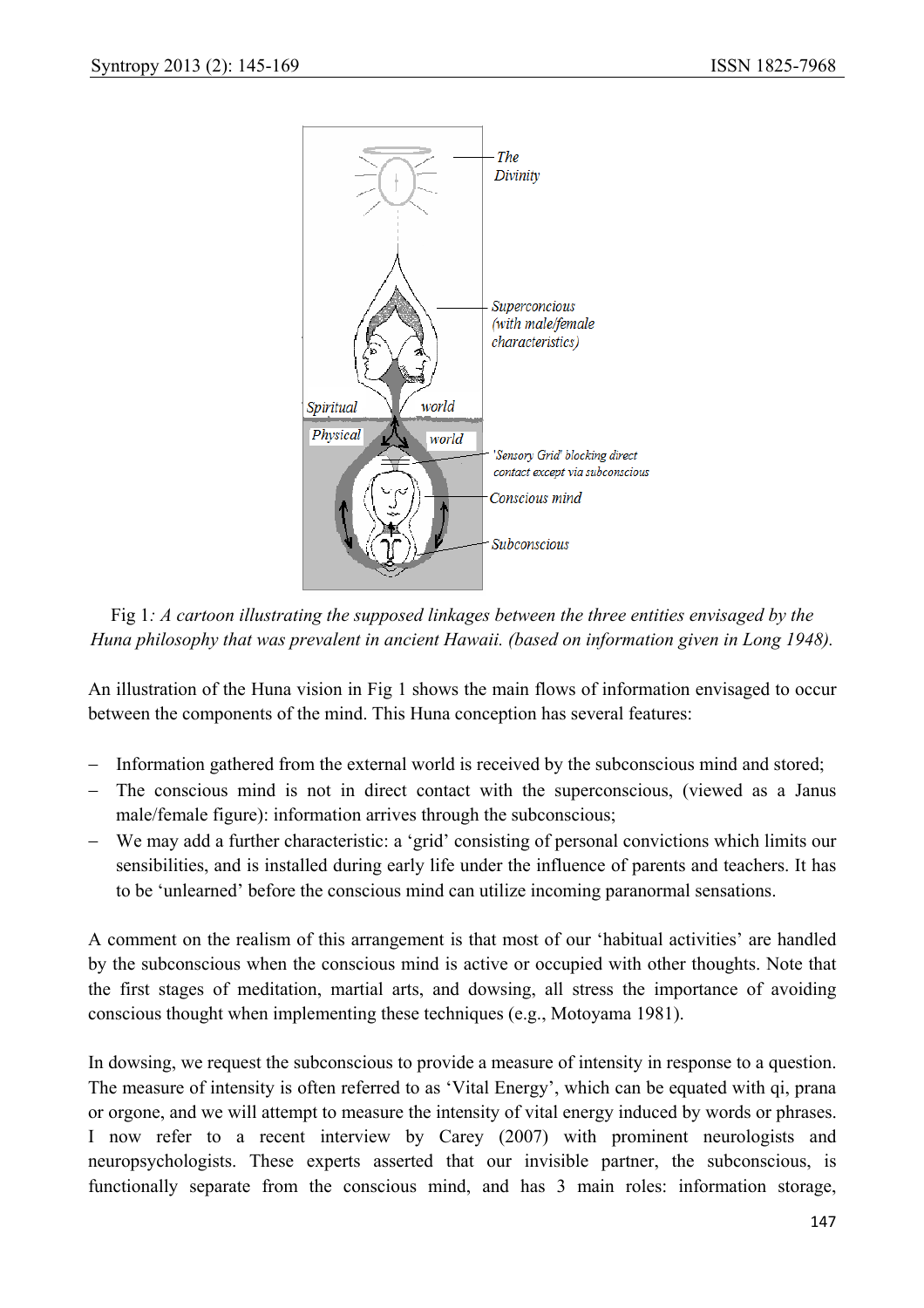maintenance of the autonomic nervous system and analysis. These functions are largely carried out beyond the area of awareness of the conscious mind. Dr. Bargh is quoted in an interview reported by Carey (2007) with respect to the subconscious:*"Sometimes its goals are in line with our conscious intentions, and sometimes they're not".* 

## *Vital Energy and the spoken word*

There is no doubt that 'vital energy' at different levels of intensity is associated with the words we use, which as shown by recent neurological studies are stored in spatial arrays in the cortex. For pre-literate societies the statement that individual words have intrinsic components of vital energy was more evident, as shown by the excerpts in text box 1.

#### *BOX 1: Three excerpts illustrating that ancient sources believed that vital energy was embedded in the vocabulary*

- − *In the beginning was the Word, and the Word was with God, and the Word was God.* (Gospel of St John; King James Bible).
- − 'And when the Inuit Orpingalik says: *"We will fear to use words"-* 'He is in awe of their power to bring the Universe itself into existence' (Edmund Carpenter).
- Robert Graves noted that if a man offered an indignity to an Irish court poet, the latter would compose a satire to *"Bring out black blotches on his face and turn his bowels to water."*

The following comments on words and the conscious and subconscious minds reflect opinions by C.G. Jung and S. Freud (from: 'Memories, Dreams and Reflections'- Jung 1959):

"*Repressions occur each time a stimulus word touches upon a psychic lesion or conflict*."

"*Daily experience taught me what intense resistance the unconscious opposes to the tendencies of the conscious mind.*"

Jung also asked: 'Is there a 'collective unconscious?'

## *Some analogies between Huna ideas and psychology*

Practical experience suggests that my subconscious has a key role in defining the intensity of vital energy inherent in objects, words, phrases and concepts. According to Huna, the subconscious may even call upon sources of information (such as the Superconscious or the Implicate Order) that I have no direct access to. These ideas were in my mind when I became aware of the work of Max Freedom Long (1948) on the ancient Hawaian shamanism and religion. I was struck by how similar the concepts he described were to modern psychological and neurological approaches.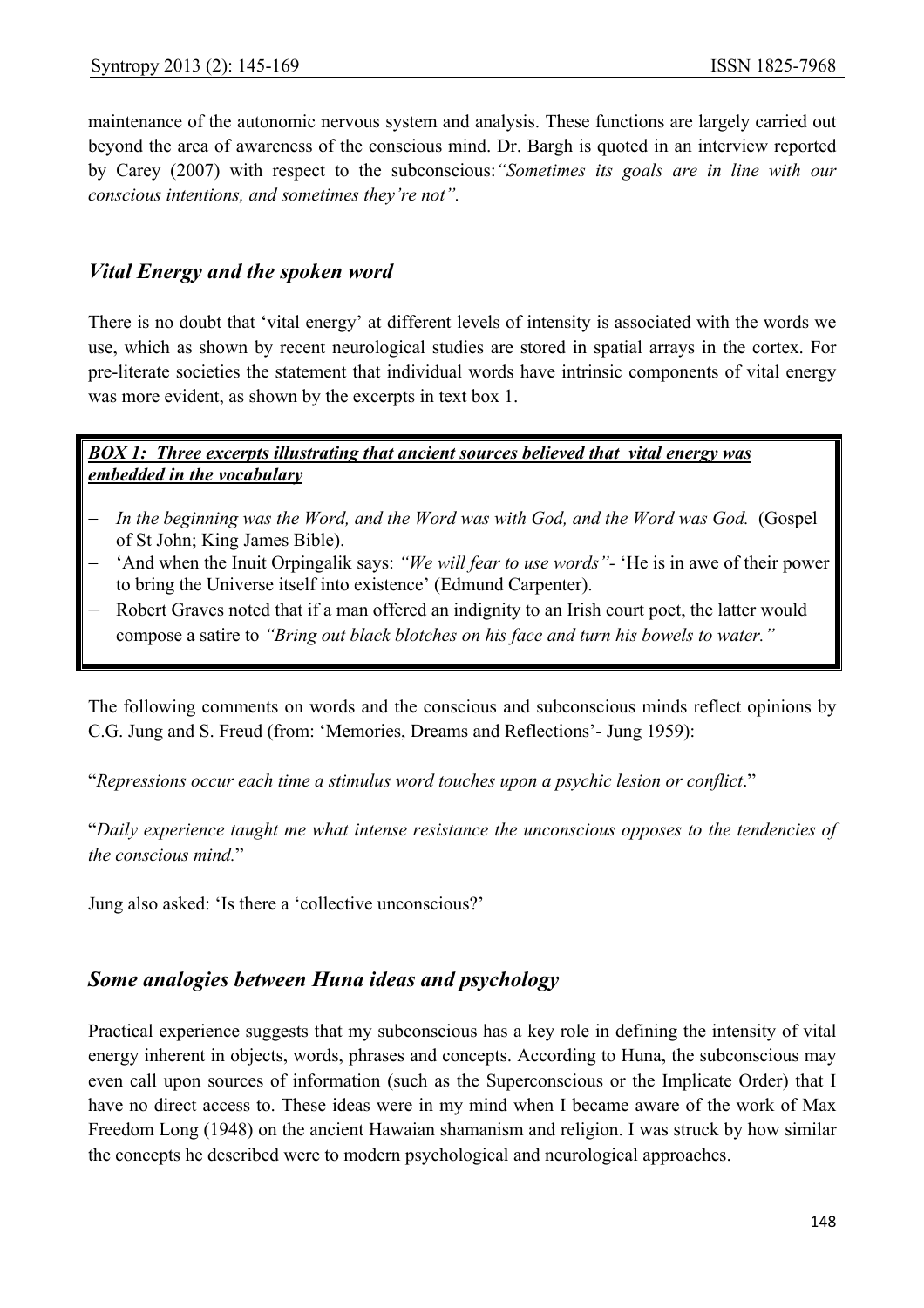According to Wikepedia, the subconscious controls the mind from below, occupying roughly 88% of the neurons in the brain, while the conscious mind uses only 12% and is located in the prefrontal cortex. The conscious mind is one of the last areas of the brain to be involved in many decisions. Professor Frith noted that "bottom-up" decision-making starts below the conscious areas, and may occur up to 10 seconds before the conscious mind is aware that a decision has been made. Thus, the subconscious "first weighs up the rewards of a decision, and then interacts with conscious regions later, if at all". i.e. - You are not the person in control! It would seem valuable to have a method of communicating more directly with this being, the subconscious. Dowsing seems to offer this opportunity.

One function of the subconscious is the maintenance of the autonomic nervous system. Through this, a code of communication can be established to the conscious mind. In dowsing, we may set up such a code between the subconscious and conscious minds using signals from the involuntary muscles. The subconscious can also learn to use the arm and hand muscles as when dowsing. That many of our actions are carried out by the subconscious mind which may have dissimilar ideas from the conscious mind, provides a strong motive for self-investigation. The question is whether this 'controlled introspection' has objective elements or not.

## *Location of words in the cerebral cortex*

Magnetic Resonance Imaging (MRI) 'maps' nouns and verbs spatially in the brain; clustering them according to their similarities to other words. Huth et al. (2012) used Magnetic Resonance Imaging to show that words have specific storage localities in the cortex. Spatial gradients were found between related words, and social phenomena receive more emphasis than inert objects. According to Pogue (2012): "Using MRI scanners…. the same parts of our brain light up when we think of certain nouns". Huth et al. (2012) noted that: "A continuous semantic space describes the representation of thousands of object and action categories across the human brain".

These last-cited authors used Magnetic Resonance Imaging (MRI) to record locations of groups of neurons activated when the subject was viewing an item. A map emerged showing where neurons were activated when each noun and verb was mentioned: (see: gallantlab.org/semanticmovies). The neurons linked to specific words were clustered in logical groups. As an example, the names of animals fall close to one another, together with vehicles, (perhaps because both are capable of movement?). No information was presented by these authors on emotions, or the energetic intensity of words.

# *Conscious control of dowsing is limited...*

Recovering subconscious inputs by dowsing proceeds as follows: the number of rotations outwards of a dowsing wand gives an estimate of the vital energy corresponding to a verbal stimulus before the subconscious blocks further rotations. In dowsing it is traditional to express the scores as 'Bovis Units': multiplying the number of rotations by 1000. This is not necessary however: the results can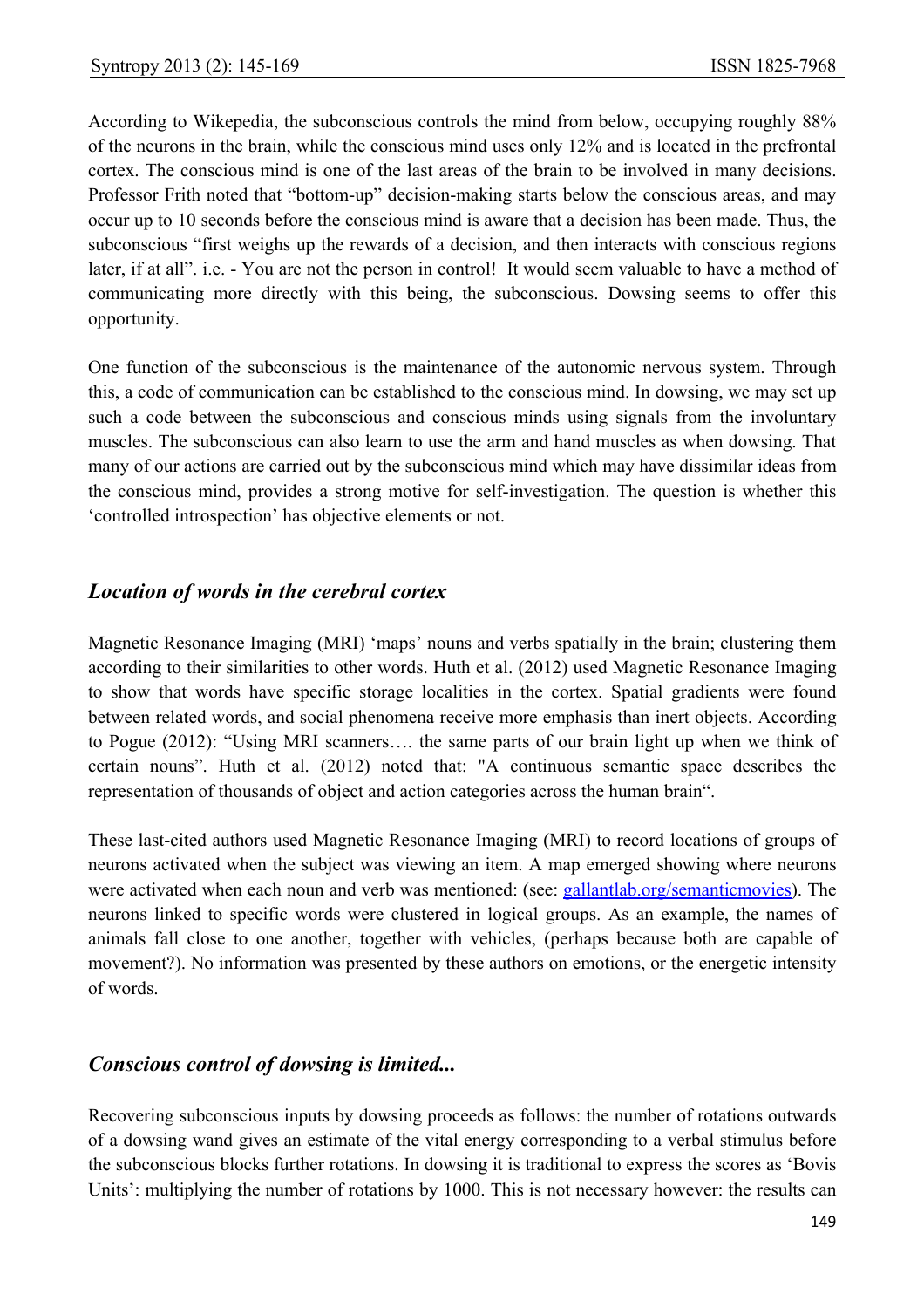simply be expressed as 'Number of Rotations', as in this paper. When the wand reaches the number of rotations called for by the question, it ceases to rotate and cannot be made to do so!



*Fig 2: Starting position for a dowsing or divination method. The number of rotations outwards of a dowsing wand is used to estimate the personal energy resulting from a stimulus.* 

## **The use of a dowsing wand in dowsing or divination**

The relatively unusual approach to dowsing taught in Sardinia (Aresu 1995) is to communicate a subject of interest to the subconscious mind, asking for an estimate of its intensity. The wand is rotated away from the body manually (Fig 2), until a stop is encountered and it can no longer be rotated. The number of rotations up to this point is recorded. As mentioned in Caddy (2011), the instructions given to the subconscious mind are kept to short questions, such as the word being tested, followed by 'How intense?', without contemplating ancillary considerations.

In response to a question from the conscious mind, the subconscious either provides answers, based on its available information resources or sensitivities, or as envisaged in the Huna philosophy, the question is referred to the Superconscious. A possible difference in sources of information is implied if we follow the Huna phulosophy, but since the conscious mind does not receive the response directly, the possible sources of the information often cannot be distinguished.

## *The relevance of Huna theory to dowsing and divination*

Both Huna philosophy (classified by Long as an ancient distillation of shamanic ideas), and dowsing/divination (methodologies associated with ancient animistic thought), share similar ancient origins. Fig 3 illustrates the activities described here. The process is a simple visual count, and has objective characteristics.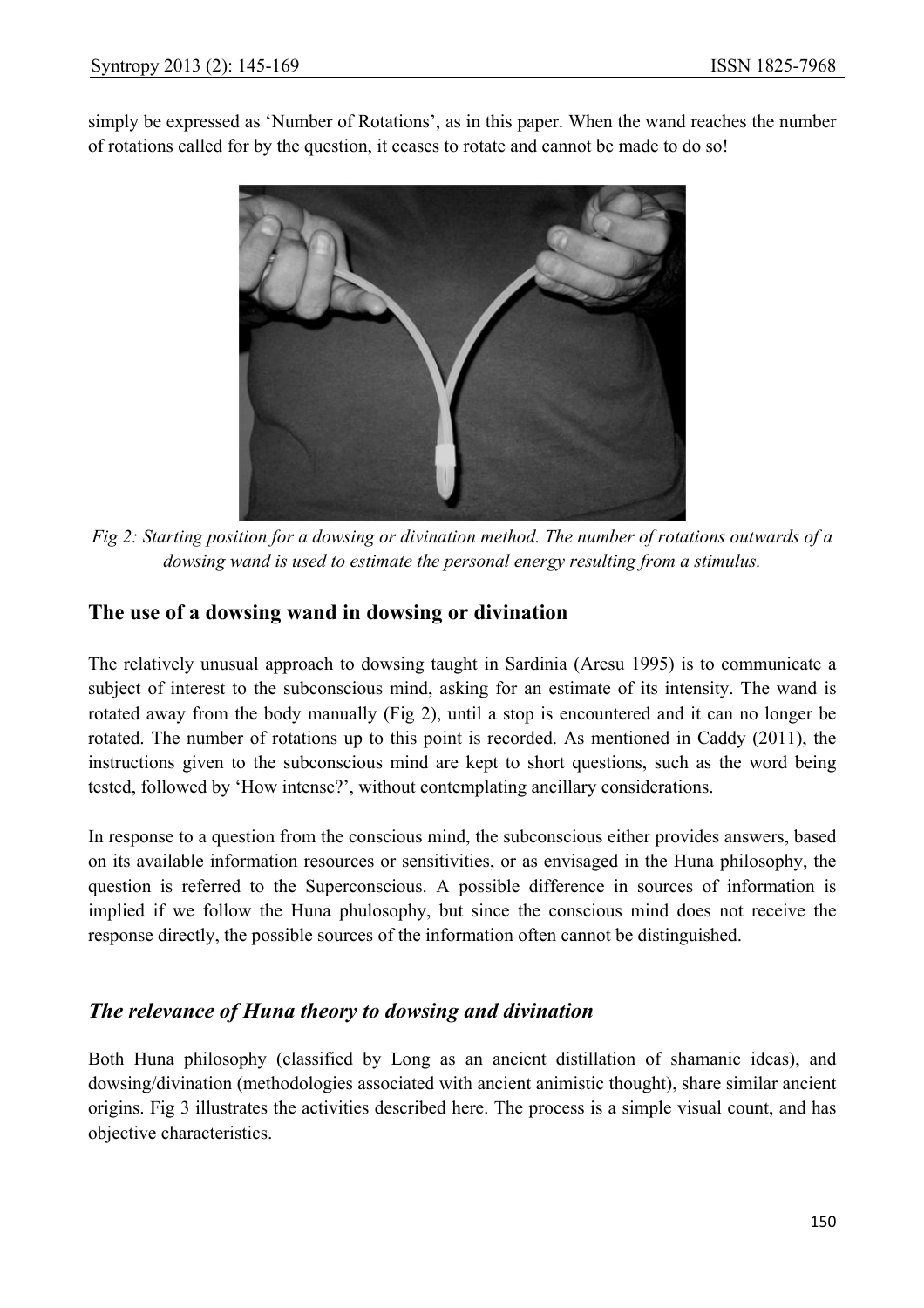

*Fig 3: Location of information by the subconscious is initiated by a question from the conscious mind, which then switches to counting the resulting number of rotations. This figure also allows for the possibility envisaged in the Huna philosophy, that the superconscious may provide information, again via the subconscious.* 

Fig 4 provides a scale illustrating the range of scores realized when dowsing with the rotating wand. The first self-calibration is to ask the subconscious for a score in the absence of emotional overtones. 7-8 rotations is the usual response range in emotionally neutral environments. That this 'self-calibration' yields a consistent score, gives some confidence in the method.

# *Illustrating the range of values resulting from dowsing.*

The colours in Fig 4 are used for illustration only, but symbolize the range from negative emotions (red-yellow), through rational thought (black), to positive emotions (blue), and spiritual themes (violet). A 'neutral' signal registers 6-8 rotations (black) as a form of self-calibration. This neutral range is called the 'Band of Rationality': my term for concepts or readings that do not arouse strong emotions, thus allowing logical deductions to be made.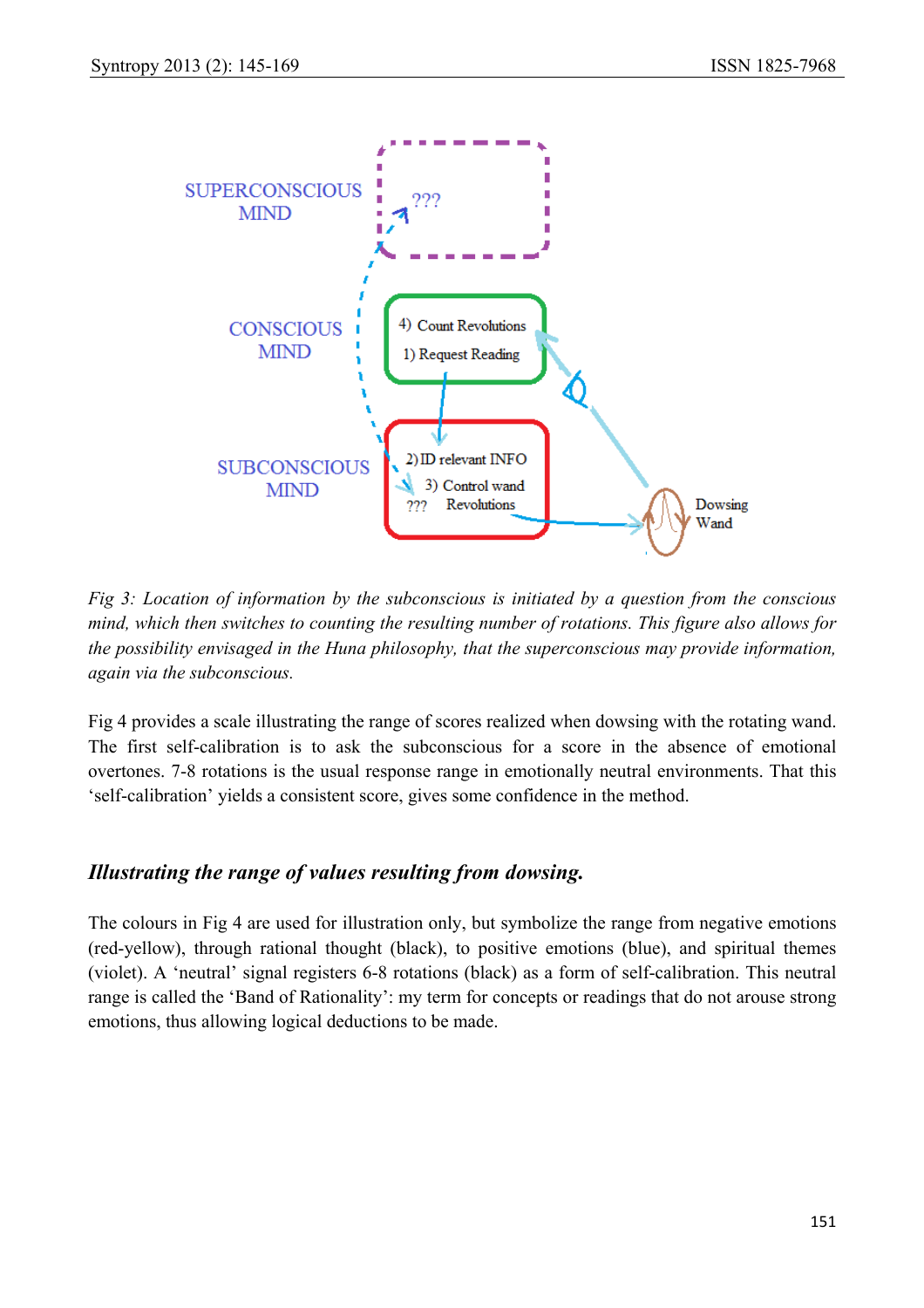

Fig 4: *Illustrating the range of values resulting from dowsing/divination. The colours from red to violet symbolize a range of values from negative emotions (red), through rational thought (black) to positive emotions (blue) and spiritual themes (purple).* 

# *'Hand Sensing'*

I often use another approach to estimating vital energy that requires no equipment, is quicker to apply, but less easy to quantify. 'Hand sensing', as taught in Pranic Healing, is used to assess the state of the energy body, and we often use the 'hand sensing' technique unconsciously as a gesture when we feel at ease (i.e., when our aura is inflated). In fact, this method appears to work due to the aura of the viewer expanding or contracting in response to pleasant or unpleasant stimuli (or words) detected by the dowser (Fig 5).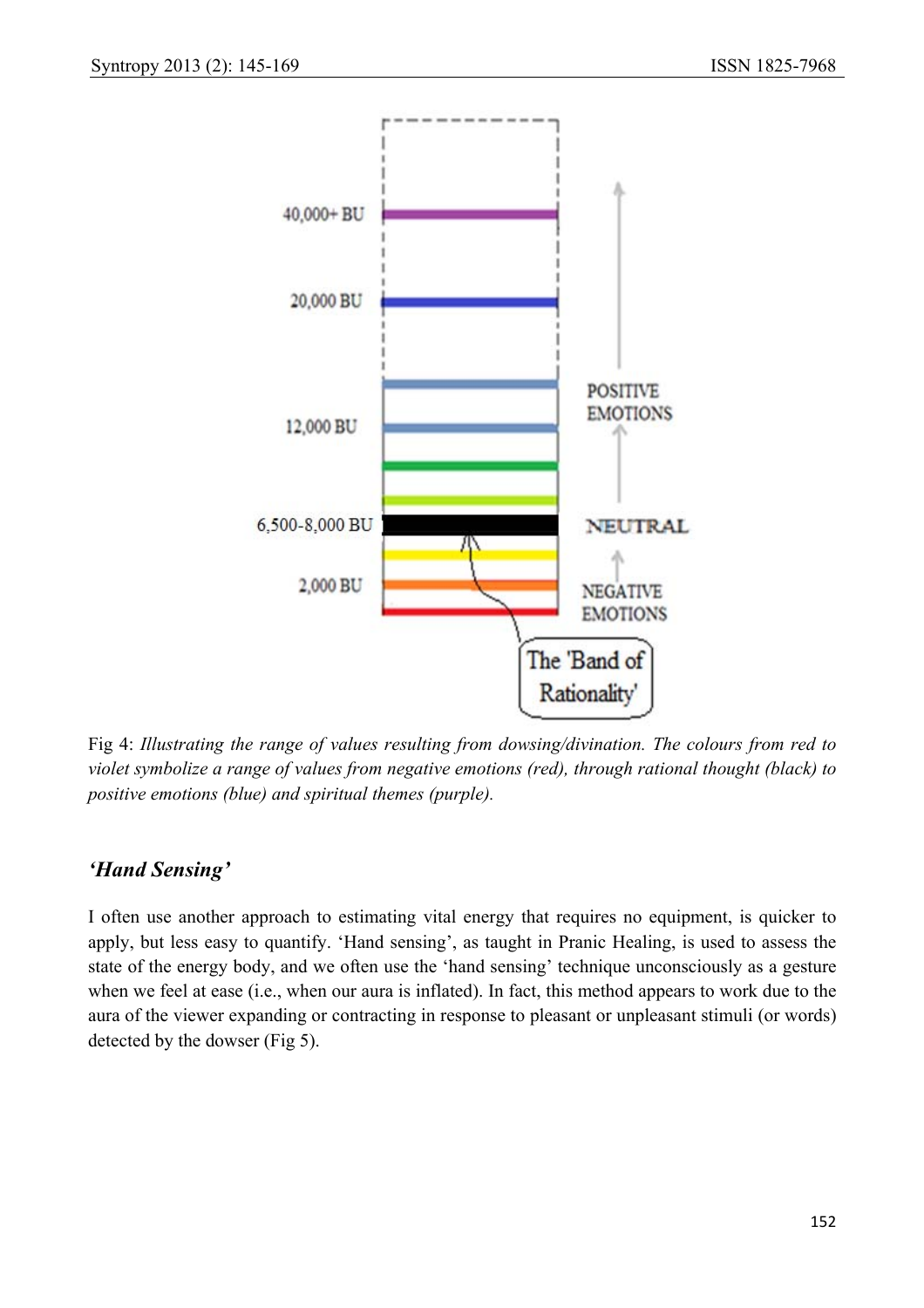

*Fig 5: Mode of functioning of 'hand sensing'. The aura expands with positive stimuli (left), and contracts with negative stimuli (right). The relaxed facing palms seek the position where the aural fields above the 2 hands are just in contact, and with training, this state can be detected.* 

## *Methods of measuring vital energy pioneered by our ancestors*

Our ancestors had equal mental resources to us. These were not occupied by finance, television, or the internet, but largely focused on man and the natural world. Have there been changes in our perceptual abilities? Marshall Macluhan and Quentin Fiore documented the radical change in mentality that occurred when the medium of communication changed. Such changes may also have occurred with access to the electronic universe, TV and the Internet, and previously with literacy and the printed word. Can we assume that our sensory spectrum is unaffected by the mood of materialism of our modern world?

Dowsing is an ancient methodology calling on our sensitivity to mental signals and sources of data that only the subconscious or superconscious have direct access to. My contention is that although our conscious minds may have lost certain sensitivities through lack of use, our subconscious still has access to these innate sensory capabilities. One idea expressed by some authors is that an 'input grid' has been created by conventional beliefs that may prevent 'extraneous information' entering our conscious mind. It is not implied that modern man is unable to sense 'outside the 4 Dimensions': in fact we can detect vital energy if we remove some axiomatic beliefs acquired early in life: at least, this has been my experience.

## *Words in the flow of time*

It is remarkable that given a simple axiom, a text consisting of a one-dimensional sequence of symbols can be used to describe events in 3 spatial dimensions and specifies the flow of time. i.e., there are subconscious assumptions built into our mode of communication that 'fix' our ideas on the physical universe. Whorf, the linguist, concluded that the linear sequence of words in time is the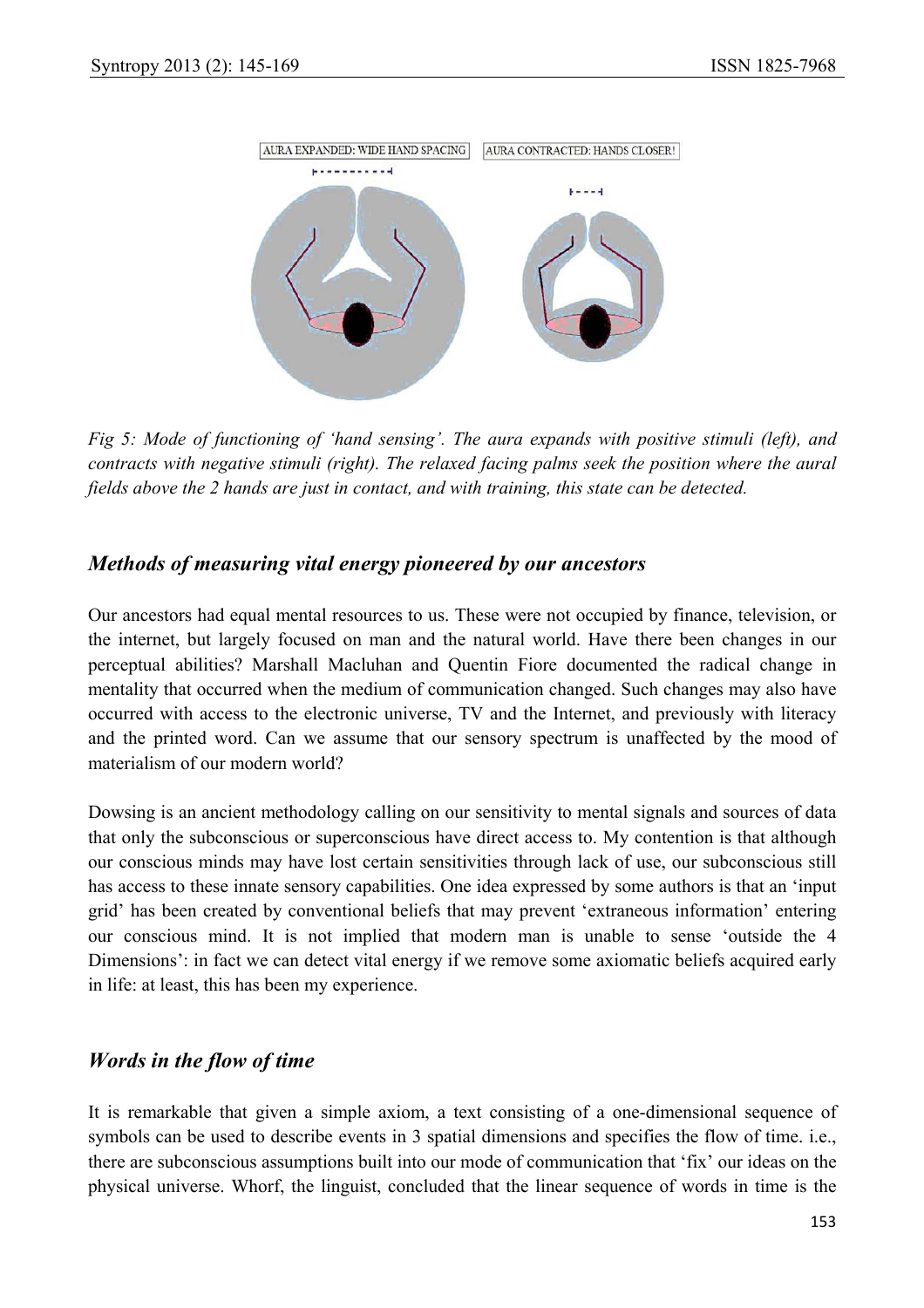basis for the axiom of physics that 'Action precedes Reaction'.(i.e. syntropy is 'verbally improbable' given our grammatical structure in English!). Whorf suggested that quantum theory (and syntropy), would be easier to understand for the Hopi people whose language assumes that action and reaction are instantaneous, not sequential!



*Fig 6: A 'perceptual filter' introduced by adult corrections to 'strange' behavior during childhood is the suggested explanation for the apparent block experienced by many persons who are unable to detect paranormal phenomena. It is suggested that their subconscious may still be receiving signals but not passing them to the conscious mind due to a filter of axiomatic beliefs.* 

# *Dowsing objects*

I first began dowsing physical objects in my possession that are often assumed to be symbols of 'psychic energy' (see Table 1). I then wondered whether it was the vital energy of the object, or its name that I was dowsing? This led to an analysis of my vocabulary.

One important precondition for effective dowsing, is to avoid assumptions as to the feasibility or otherwise of a particular enquiry. An optimistic assumption is appropriate, namely, that all the information we are capable of sensing is in theory available to the subconscious, or by subconscious transmission of superconscious inputs. Confirming this assumption will of course require extraneous information.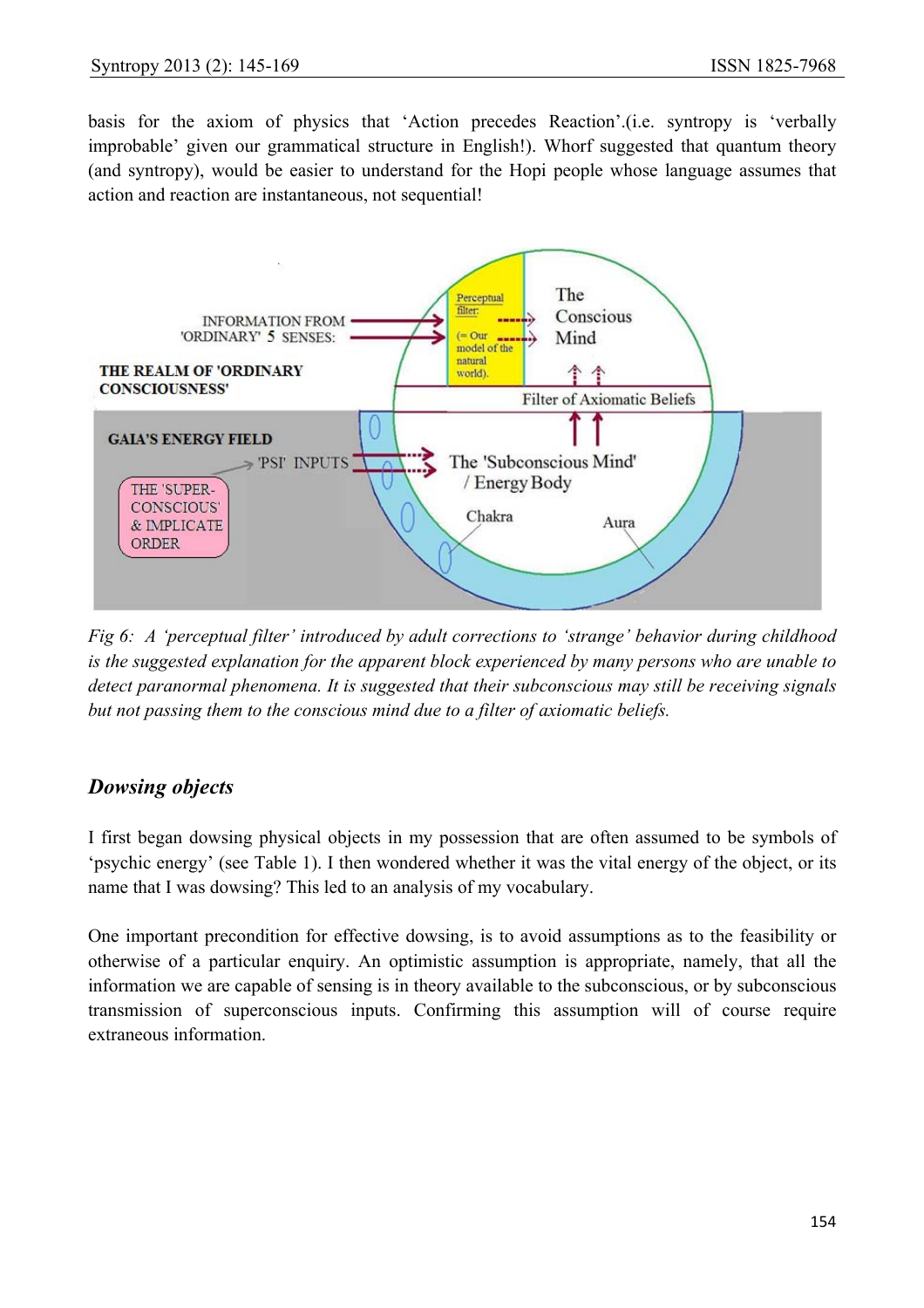| <b>OBJECT DOWSED</b>                                 |          | <b>MATERIAL # ROTATIONS</b> |
|------------------------------------------------------|----------|-----------------------------|
| Brass hand (of Fatima 1800s)                         | Metal    | $\overline{2}$              |
| Maya crucible                                        | Pottery  | $\overline{3}$              |
| Kneeling figure (Mexico) jade                        | Stone    | 6                           |
| Chinese abacus                                       | metal    | 6                           |
| Crystal ball                                         | Stone    | $\overline{7}$              |
| Prehispanic whetstone                                | Stone    | $\overline{7}$              |
| Sardinian musical instrument                         | Wood     | 10                          |
| Piece of amber                                       | Organic  | 11                          |
| bull roarer (Aborigine artifact from Australia) Wood |          | 11                          |
| Picture of Chinese qi gong master                    | On cloth | 13                          |
| Spiral painted on a pot (modern)                     | Pottery  | 13                          |
| Chinese jade carving                                 | Stone    | 13                          |
| Bone whistle (Amer. Indian artifact)                 | Bone     | 17                          |
| Obsidian cube - Mexico                               | Stone    | 20                          |
| Drum with bear face used for voyaging                | Skin/wd  | 28                          |
| Big drum - Brazil                                    | Skin/wd  | 32                          |

*Table 1: Scorings by dowsing for objects that may have acquired symbolic significance.* 

## *Are conscious or subconscious sources of data preferable?*

I investigated a classification of the most ancient of word categories: 'The Emotions' by Schimmack and Crites (2004), who relied on conscious judgement by experimental subjects in seeking to arrive at an overall classification of human emotions, but also referred to the need to distinguish conscious and unconscious affective experiences. However, since our unconscious mind is the storage place of words, it is difficult to see how one can quantify responses consciously. The 41 emotions in Fig 7 after Schimmack and Crites (2004) were dowsed to obtain readings for the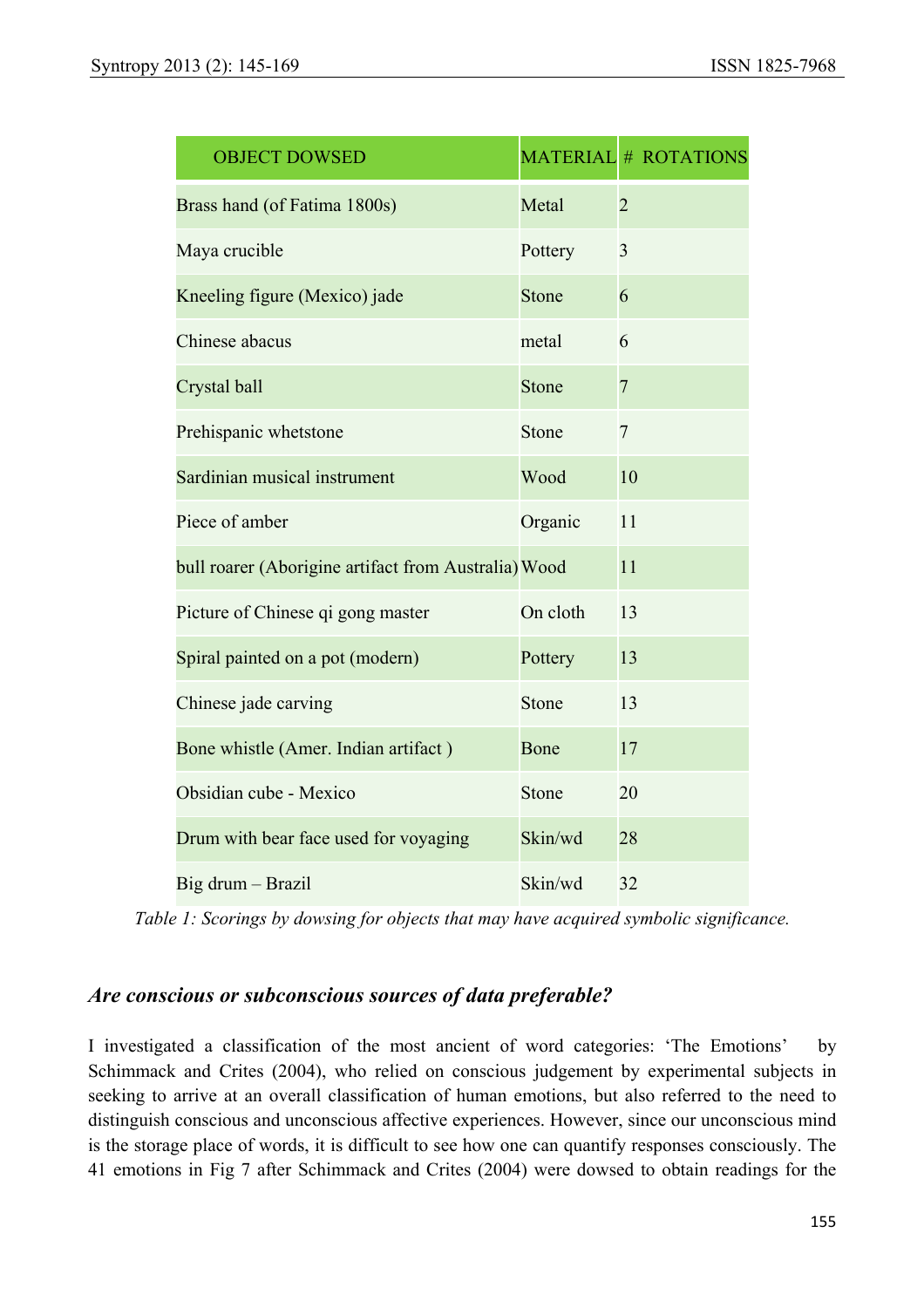vital energy of the emotions listed. Similarities between scores for different emotions were then identified using the hierarchical clustering method employed in the STATISTXL software – Fig 8.



Fig 7. *The classification of emotions suggested by Schimmack and Crites (2004) on the basis of conscious judgement by participants.* 

No demonstrations of unconscious responses were presented by these cited authors who used Semantic Differentials (SD's) to measure people's reactions to words and concepts, by asking for their conscious ratings on bipolar or SD scales. These are scales defined with contrasting adjectives at each end. An example of a SD scale provided by Heise (1970) is:



Outputs from a group of Swedish volunteers show that dowsers testing a sample of vocabulary can monitor the intensity of words provided by the subconscious, and give numerical values for their intensity.

## *Results*

The results obtained by dowsing the emotions in Fig 7 after cluster analysis (Fig 8), broadly match categories 1-6 in Figure 7 with some notable differences. For example, 'Lust' emerges as an outlier, and not as a member of the cluster 'Love' as suggested by Schimmack and Crites (2004). A noteworthy feature of Fig 9 is that emotions which commonly occur together after an emotional event have similar ranked scores: e.g., 'Hope-Love-Happiness', 'Longing-Loneliness-Pride', and 'Outrage-Depression-Regret'.

Some obvious conclusions are:

1. Words symbolizing positive emotions in both languages, outscore practical words, which, in turn, outscore negative emotions;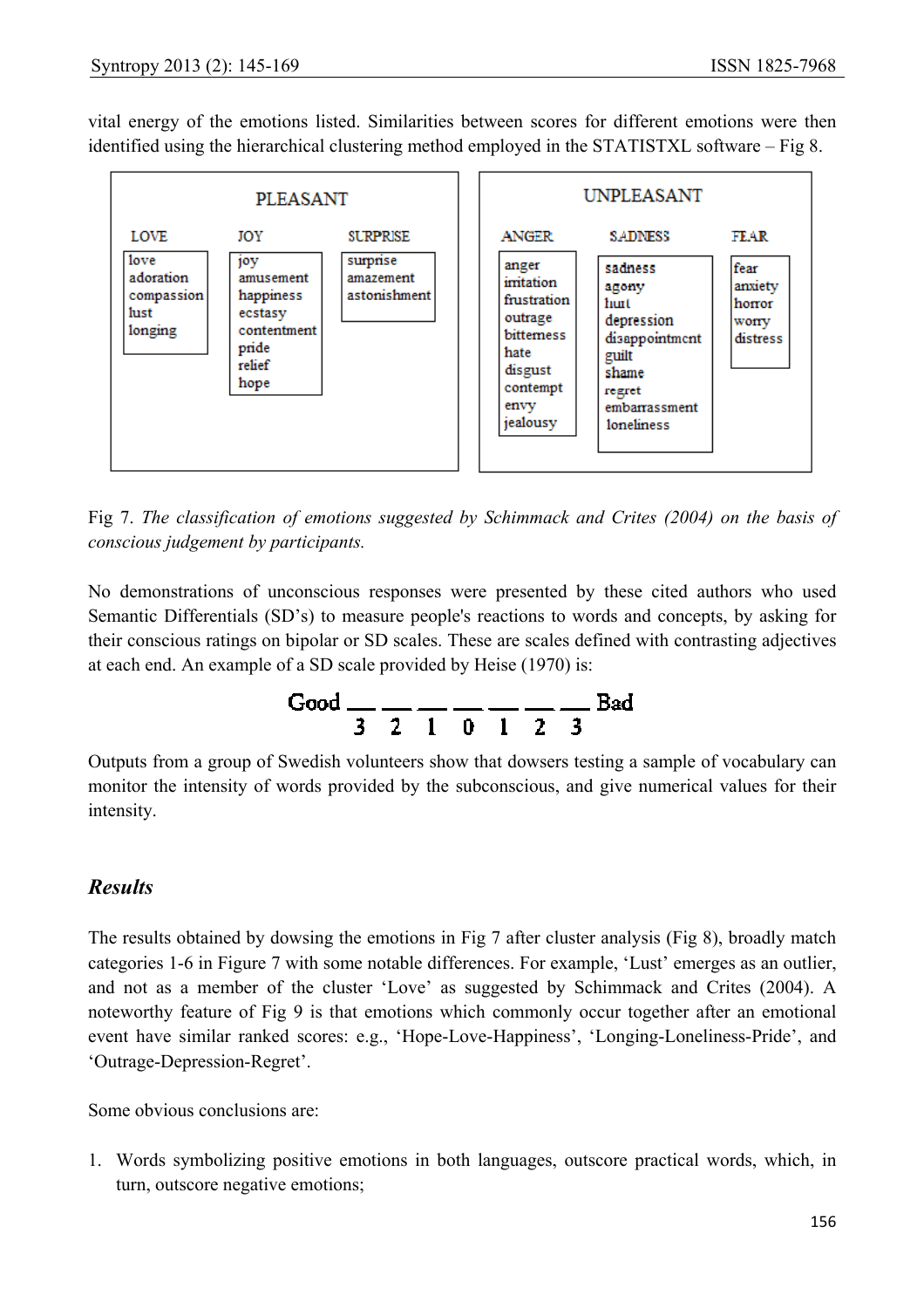2. The 'coding' of an underlying emotional context for a word is restricted to adepts in a language. In the absence of detectable emotional content, or incomprehension, the score returned is around the neutral level of 7 rotations.



*Fig 8: Cluster analysis on the values for intensity provided by dowsing the individual emotions shown in Fig 7.* 

# Rotations Hope, love  $30$ Happiness Surprise, 25 Amusement, Astonishment Amazement,  $20$ contentment. relief, joy 15 Longing, loneliness, pride, outrage, Distress.  $10$ depression, regret sadness, lust, worry 5 Hate, disgust, Irritation, contempt, shame  $\mathbf 0$ agony, fear, envy  $\mathbf 0$ 5 10  $20$ 25 40  $15$ 45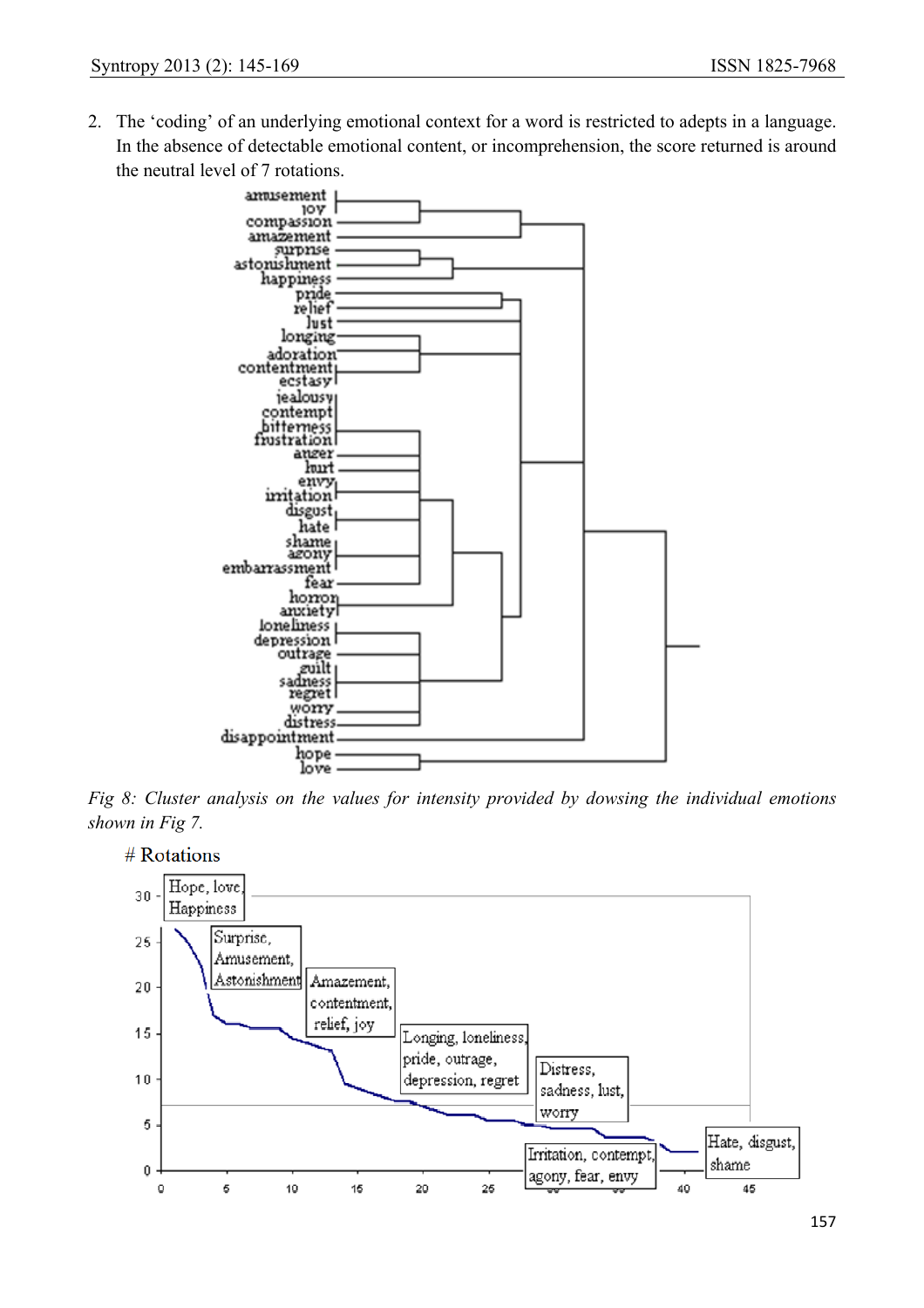Fig 9*. Ranked scores from dowsing emotions with similar scores as given in Schimmack and Crites (2004) and Table 1.* 

## **Word scores obtained by dowsing**

The histogram on the lower line of Fig 10 shows dowsed values for 450 words, concepts, and names in common English usage. The histogram on line B on the same figure is of 150 words used in the scientific literature. Individual concepts also listed individually on line B score higher than scientific terminologies. On line A are the high individual scores obtained by the names of famous or mythical/religious persons.

On line B of Fig 10, readings for some relatively high-scoring individual words are given. These may be considered examples of a 'transcendental' vocabulary; referring to higher level spiritual functions or aspirations. As an example, 'Science' seems a high level function, on the same energy level as 'Spirit', but lower-scoring than either 'Religion' or 'Friends'. Line A of fig 10 presents the results of dowsing the names of historical or famous persons now deceased, and mythical, literary or spiritual figures from the past. These all lie above scientific nomenclature in scores achieved. Here we are evaluating the energetic impact of a series of names; mythical figures, and well-known entities, ancient and modern, which apparently induce emotional responses. These names do not reflect my educational and experiential background, but still evoked responses ranging from 3x to almost 9x the neutral energy value. It seems improbable that my past experience led to such high energy values for names that have no personal significance for me. This suggests an intervention of the superconscious mind in providing responses.



Fig 10: *Histograms of word scores: The histogram on the lower line shows dowsed values for a set of 450 words in common English usage, and the middle line for a set of 150 words used in the*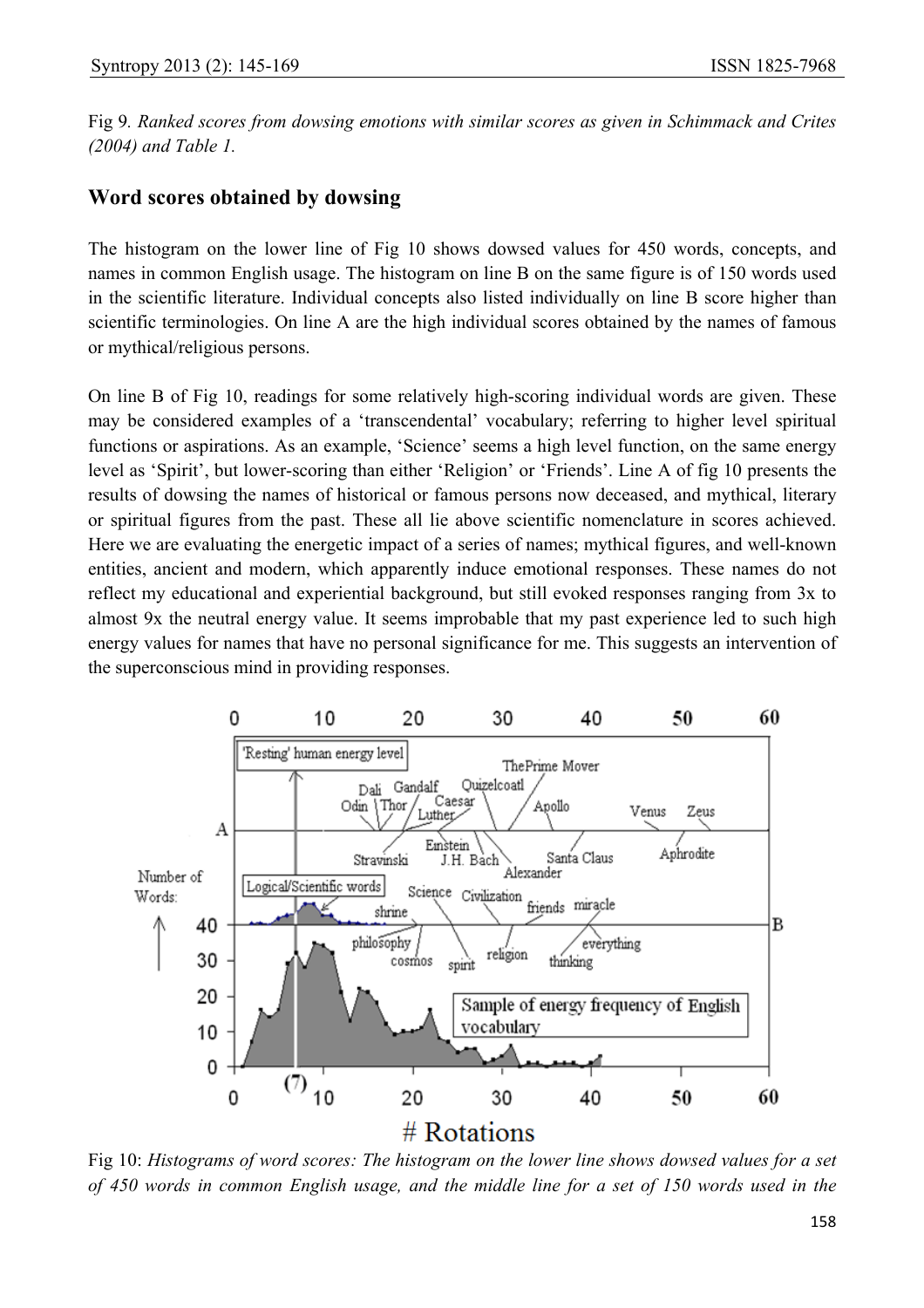*scientific literature. Individual concepts on line B score higher than scientific terminologies. On line A are the high scores for a selection of names of famous or mythical/religious/literary personages.* 

#### **The 'Band of Rationality'**

Further evidence of the neutrality of dowsing scores in the region of 7-8 rotations comes from the vocabulary used in scientific papers. The histogram on line B of Fig 10, plots one hundred and fifty words commonly used in scientific publications, picked by the author from the introductory sections and indices of text books on mathematics, physics, ecology and chemistry. All were words the author was familiar with from a broad scientific education. Scores for words used in the scientific literature showed a restricted range of 8 – 12 rotations (line B of Fig. 10 - for example, 'measurement', 'calibration', 'kilograms' etc). Most technical vocabulary in science lies within 4 rotations of the 'resting' value of 6-7 rotations. This range of readings was referred to as 'The Band of Rationality' in Caddy (2006), since most scientific phenomena are discussed using vocabulary in this range. The histogram on the bottom line of Fig 10 shows scores for a sample of 450 words in common daily use, which include emotional terms with lower and higher scores. These scored from 2 to 40 rotations, with dominant frequencies of between 6 and 11 rotations.



*Fig 11: A simplified illustration of the location of the 'Band of Rationality' in the human emotional spectrum.* 

Perhaps the most useful concept described here confirms the practical (unemotional) vocabulary used by Science. Words such as 'measurement', 'solids', 'titration' etc, fall within a narrow range of 6-10 rotations, and words from scientific texts, are mostly restricted to this range. The deliberate omission in scientific texts of words having an emotional context cannot be a coincidence and Fig 11 from Caddy (2006) illustrates the categorization of the Band of Rationality. Since words such as dislike (5) and contentment (20) have emotional overtones, they will trigger subconscious responses that are not strictly logical, and this makes for problems in using them in scientific investigations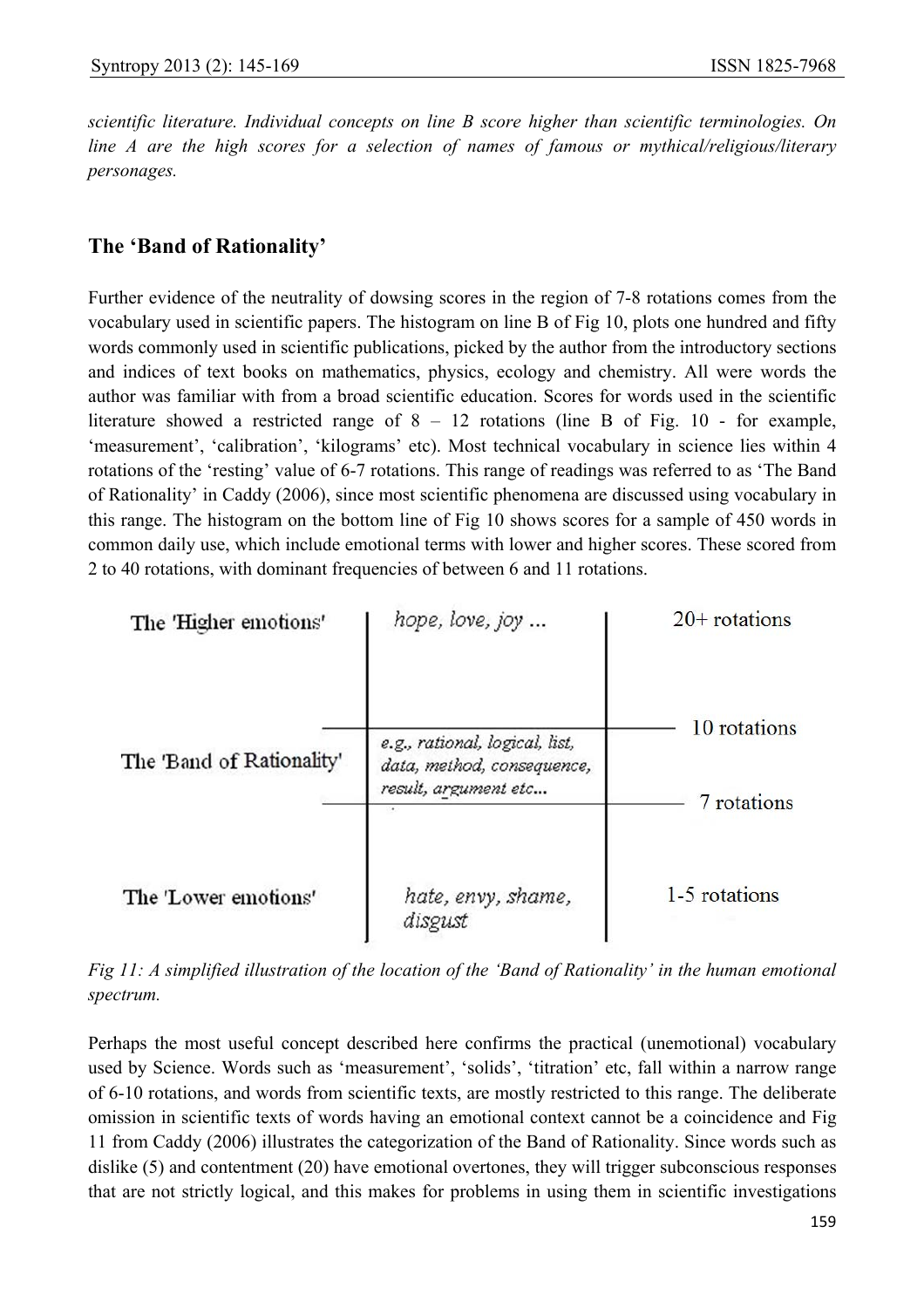(Caddy 2011). One suggestion is that rational thought is potentially biased if emotions enter the scene, and perhaps the main gift of Galileo to Science was that he emphasized the primacy of conclusions based on personal observations over those based on dogma.

#### *The superconscious mind*

Both ancient and modern 'traditions' envisage the subconscious as a separate entity and as a storage place for information. According to Huna beliefs, our physical bodies are inhabited by two mental/spiritual entities they called uhane and unihipili, regarded as the conscious and subconscious respectively, while a third entity, functionally equivalent to the superconscious, was believed external, but could be invoked in emergency. Contact with the superconscious mind (with access to information unknown to the conscious mind, plus precognitive abilities), was believed to be only possible through the subconscious. The superconscious was reported to give warnings or advice on appropriate actions, possibly through dreams or visions transmitted by the subconscious and viewed by the conscious mind. It is not excluded that the superconscious plays a role in dowsing, but, as noted by Long, these events may be rare and of special occurrence. This raises questions such as whether the 'Superconscious' of Huna is equivalent to the 'Collective Unconscious' of Jung?

As Long put it, "Each of our (lower) two spirits has its own mental abilities. The subconscious (unihipili) can remember, but has only elementary reasoning power such as a dog or horse may have. On the other hand, the conscious (uhane) cannot remember a thought once it has let it go out of its centre of attention', but unlike the subconscious, can use inductive reasoning when dealing with factual material.

A practical point: the dowsed outputs of the subconscious, our memory faculty, cannot be simply treated as random variables. Repeating a request for a dowsed reading of a word or phenomenon shortly after the first trial, is likely to result in the same reading since the results of the first trial may be memorized by the subconscious. Repeating the trial a week later may result in a slightly different reading, but standard measures of statistical variation are suspect unless trials are repeated by different persons. The results obtained by the author are single readings, but considering that multiple trials involve considerable effort, it was decided to assess a large sample of different words, each a single time. Replicate trials were later made with a group of 9 dowsers, whose individual readings were treated statistically.

## *Results of group trials*

Group trials were carried out by 9 Swedish volunteers. 40 Swedish words were tested, including words with low and high emotional significance, as well as practical vocabularies. The words had been translated into Swedish from an English word list which had already been tested by the author. Although there was significant inter-individual variance, similar numbers of rotations occurred for words with the same meaning in both languages. This preliminary study confirmed that the methodology has potential for linguistic studies.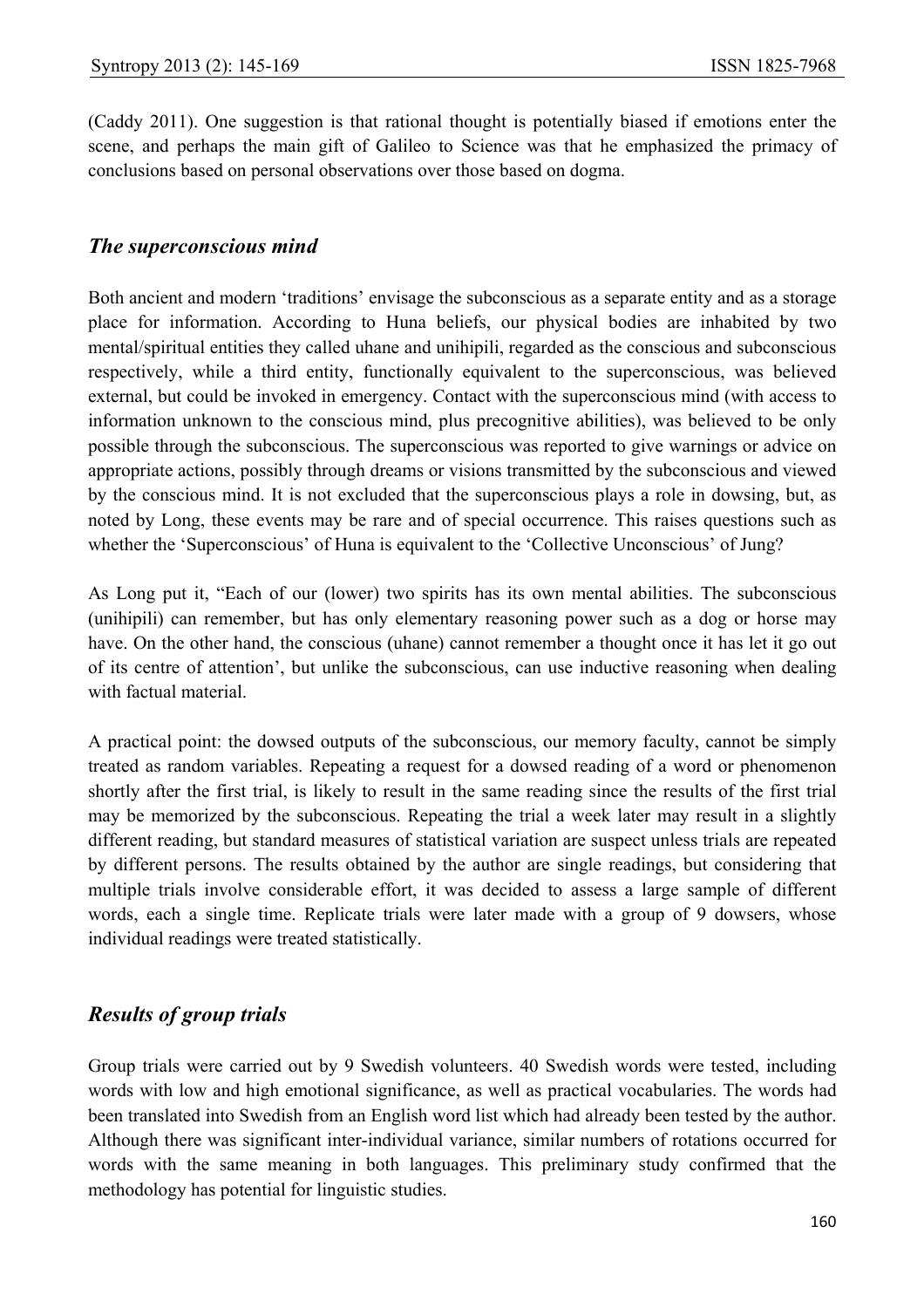The ranked scorings for a list of English words by a mother tongue English dowser (the author) are shown in Fig 12; and the ranked scorings for the Swedish equivalent words in Fig 13. The scores for a randomised list of words in Swedish (a language unknown to the author) were tested by him and are given in Fig 14. All of these last results remain close to 7 rotations, suggesting that unknown Swedish words elicit no particular emotional response in a person unfamiliar with a language.



*Fig 12. Ranked scores in number of rotations for a list of English words dowsed for their energy values by an English mother tongue dowser.* 

One further hypothesis is rejected on the basis of this study: namely, that the energy level of words is solely related to their frequency of use. Several word lists provided on the Web were considered, and Fry et al. (1993-4) gives the first 100 words in the English language by frequency of use. This list contains few two-syllable words, and is dominated by one-syllable prepositions, which prove to be low scoring parts of speech (generally 2-5 rotations).

Rankings for equivalent words in the two languages showed a broad correspondence of scores. Some words score high, and others low. For word equivalents, e.g.; Scream and Lazy scored low, and Joy scored high, in both English and Swedish).

Neither 'scepticism' (4 rotations) nor 'doubt' (3 rotations), are useful emotions when dowsing or divining. We need to avoid the automatic scepticism on communications from our subconscious that Science teaches us to apply. Confirmation of the accuracy of dowsed responses will of course be needed, and requires parallel information sources. After training in prana/qi detection I can sometimes detect (visually and tactically), fluxes of qi particles, and auras under low light intensities. This capability was not always available to me, and learning these sensibilities helped me to accept my subconscious inputs. Obviously, different sensibilities between individuals make group experiments in word dowsing desirable.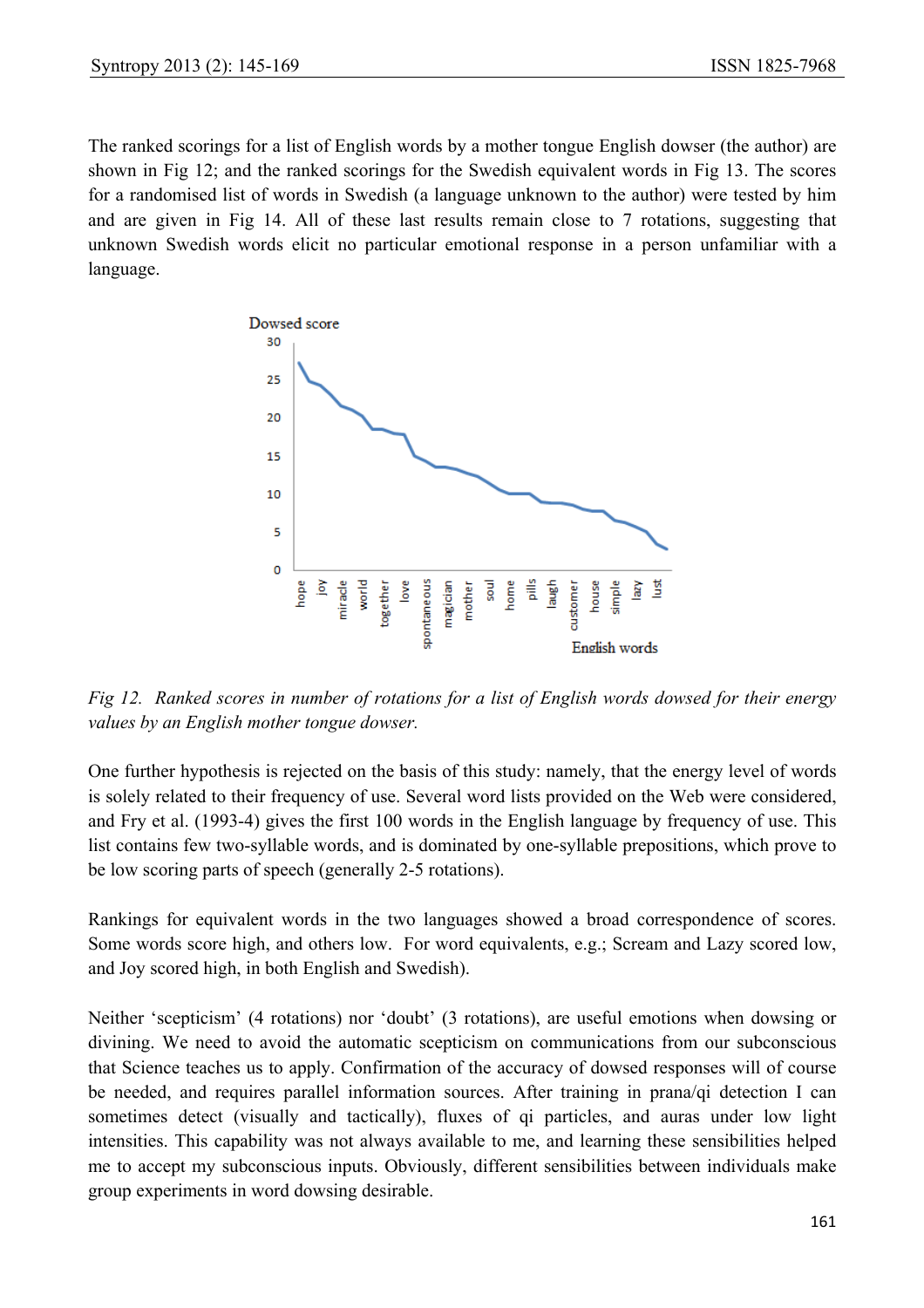

*Fig 13. Swedish words scored by 9 Swedish subjects were ranked by increasing score in number of rotations. (The equivalent English words are shown along the X-axis, together with a single standard deviation around the line).*

In Fig. 14, the mean scores for Swedish words by Swedish participants are compared with an English mother tongue dowser's score for the same Swedish words (whose meaning was unknown to the dowser). In this case, all Swedish word scores converged on 7 rotations – implying no emotional reaction was evoked by Swedish words in a unilingual English speaker.



*Fig 14. Mean scores for Swedish words by Swedish participants, compared with an English mother tongue dowser's scores (number of rotations) for the same Swedish words unknown to him. These all converged on 7 rotations – implying no emotional reaction was evoked.*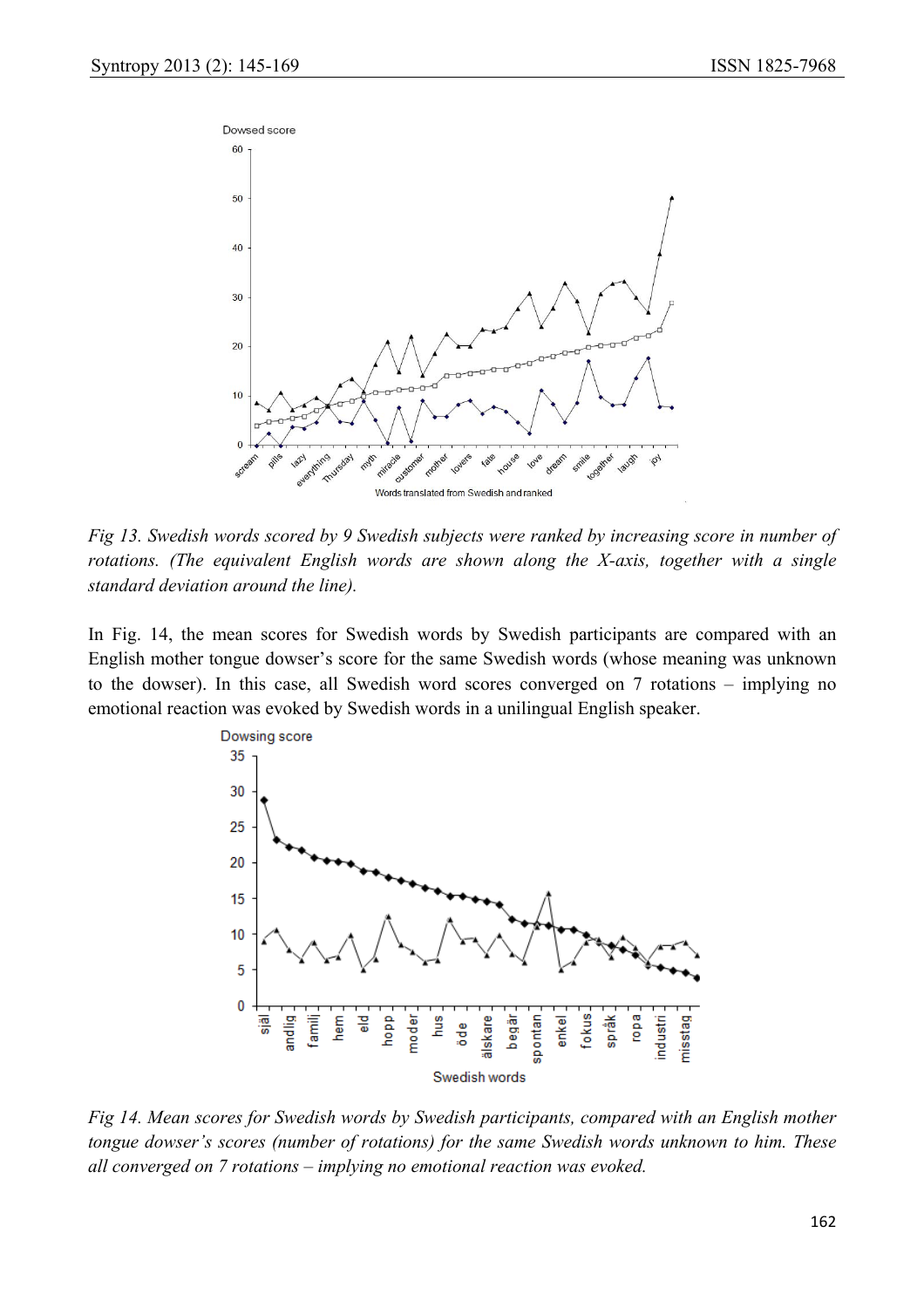#### *Working with survey data*

Dowsing results can be compared with information from social surveys. The example in Fig 15 uses data from the newspaper 'La Repubblica' (30/07/2013) giving the percent approval of concepts by Italian citizens surveyed, as compared with my dowsed scores for the same words after translation into English. A weak overall linear relationship seems evident between the two data sets, but it can be deduced that political concepts were considered low energy in both evaluations. Dowsing provides high scores for words with a moral/ethical tone, compared with the results of social surveys where social or political issues are emphasized.



*Fig 15: English translations of a series of phrases and concepts used in a public survey in Italy and the percent adherence to the concepts by the surveyed population compared with dowsed values (number of rotations) for the same phrases.*

The indicative results with Swedish, Italian and English vocabularies can be compared with Stuart Chase's conclusion in 'Language, Thought and Reality', when he asserted: "There is no one metaphysical pool of universal human thought", since "Thinking is relative to the language learned", and "Speakers of different languages see the Cosmos differently". Despite this, the scores for words with the same meaning in Swedish and English were similar.

## *The energy level of phrases*

Can this method of classifying words be extended to phrases or sentences? Two examples of dowsing the energy value of whole phrases are shown in Fig 16, where individual word scores are colored blue, and the dowsing score for the whole phrase is shown in red. Incorporating a word with a low score (e.g., ugly) into a phrase, brings down the score for the whole phrase.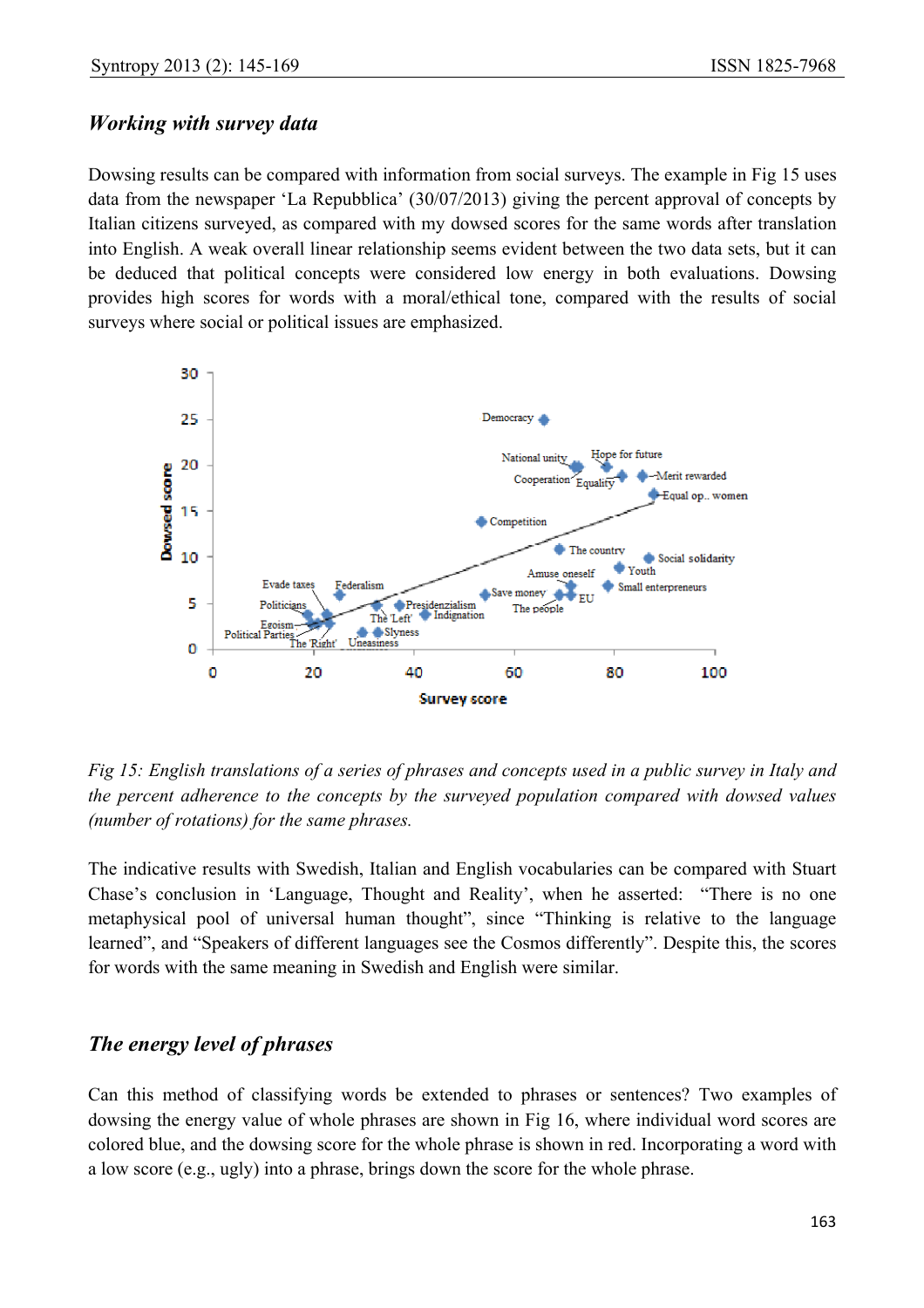

*Fig 16. Two examples of phrases scored according to the values of component words (blue) and the overall score for the phrase as a whole (magenta).* 

Some further phrases extracted from world literature are scored in Table 2 and placed in 4 categories: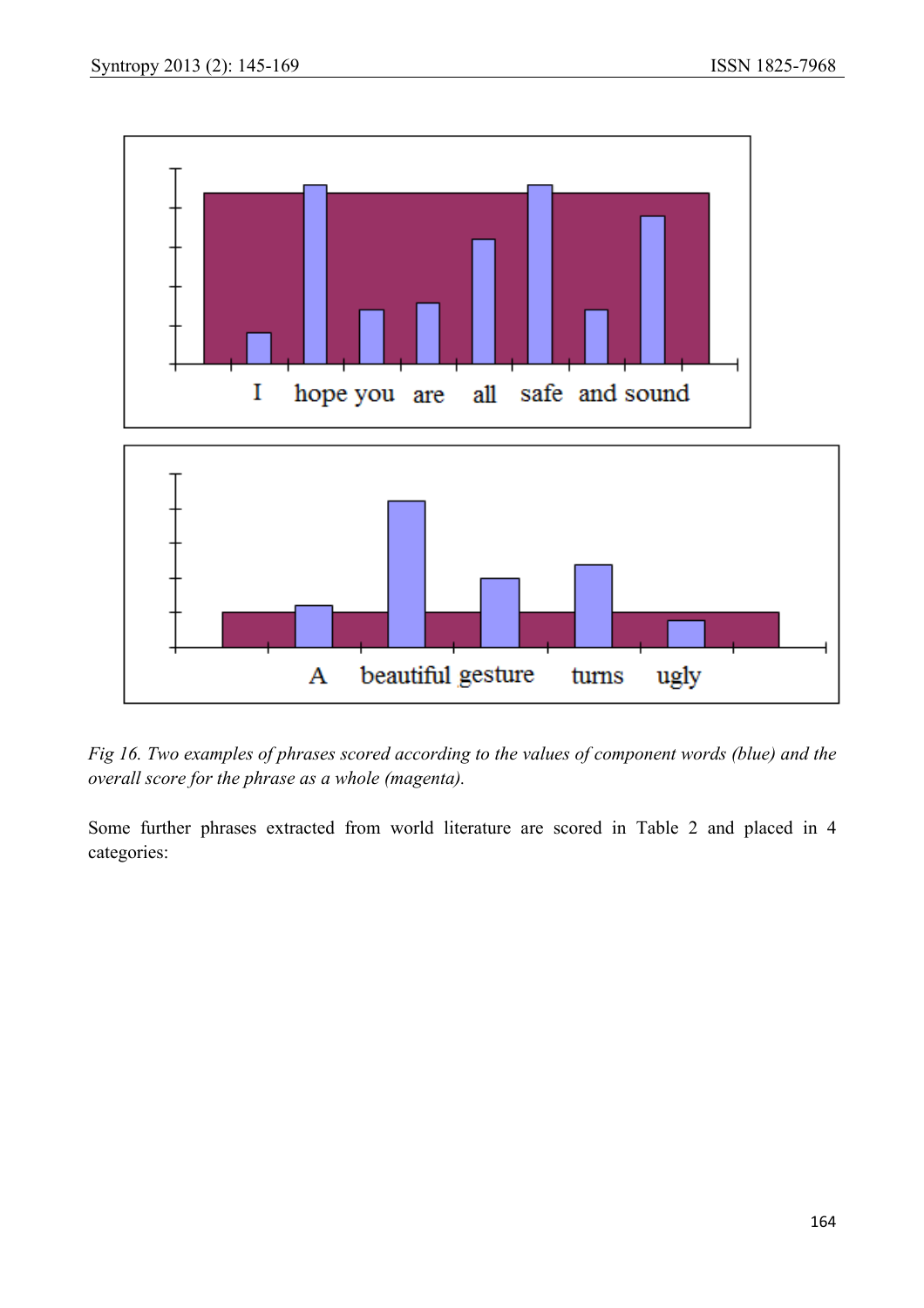| <b>LOW SCORING PHRASES</b>                                          | <b>SCORE</b>   |
|---------------------------------------------------------------------|----------------|
| It is possible to lie and even to murder for the truth              |                |
| Evil finds work for idle hands to do                                | $\overline{2}$ |
| A diamond is forever                                                | $\overline{3}$ |
| Purification consists of separating the soul from the body          | 5              |
| THE BAND OF RATIONALITY                                             |                |
| The postman delivered the letters                                   | 7              |
| I parked at the third meter from the corner                         | 9              |
| Taxpayers and planning agencies have been active                    | 9              |
| SOCIALLY CORRECT SENTIMENTS                                         |                |
| Love your enemies, do good to them who hate you                     | 14             |
| That's one small step for man, one giant leap for mankind           | 16             |
| Great necessities call for great virtues                            | 18             |
| A government of laws and not of men                                 | 21             |
| SPIRITUAL SENTIMENTS                                                |                |
| As I walked through the wilderness of this world                    | 18             |
| I now realize that cynicism and judgment are hazardous to my health | 18             |
| What do we mean by the phrase 'I understand'?                       | 18             |
| We are hyperspatial objects that cast a shadow into matter          | $20+$          |
| In order to know something you must experience it                   | $20+$          |
| Primitive man does not know an inanimate world                      | $20+$          |

*Table 2: Four categories of phrases classified by the dowsing score realized* 

# *A speculation on the 'higher self' of Huna*

The Janus nature of the higher self as envisaged by Huna brings to mind the difference between the (largely separate) left and right hemispheres of the brain (Fig 17). Among its other functions, the left hemisphere is the site of logical thought, language and temporal events; the right sees patterns and is emotive and creative. We might question if the Huna male/female Janus figure actually models the 2 brain hemispheres, and there has been much speculation that further integrating the functions of the two hemispheres may lead to higher (superconscious?) mental inputs.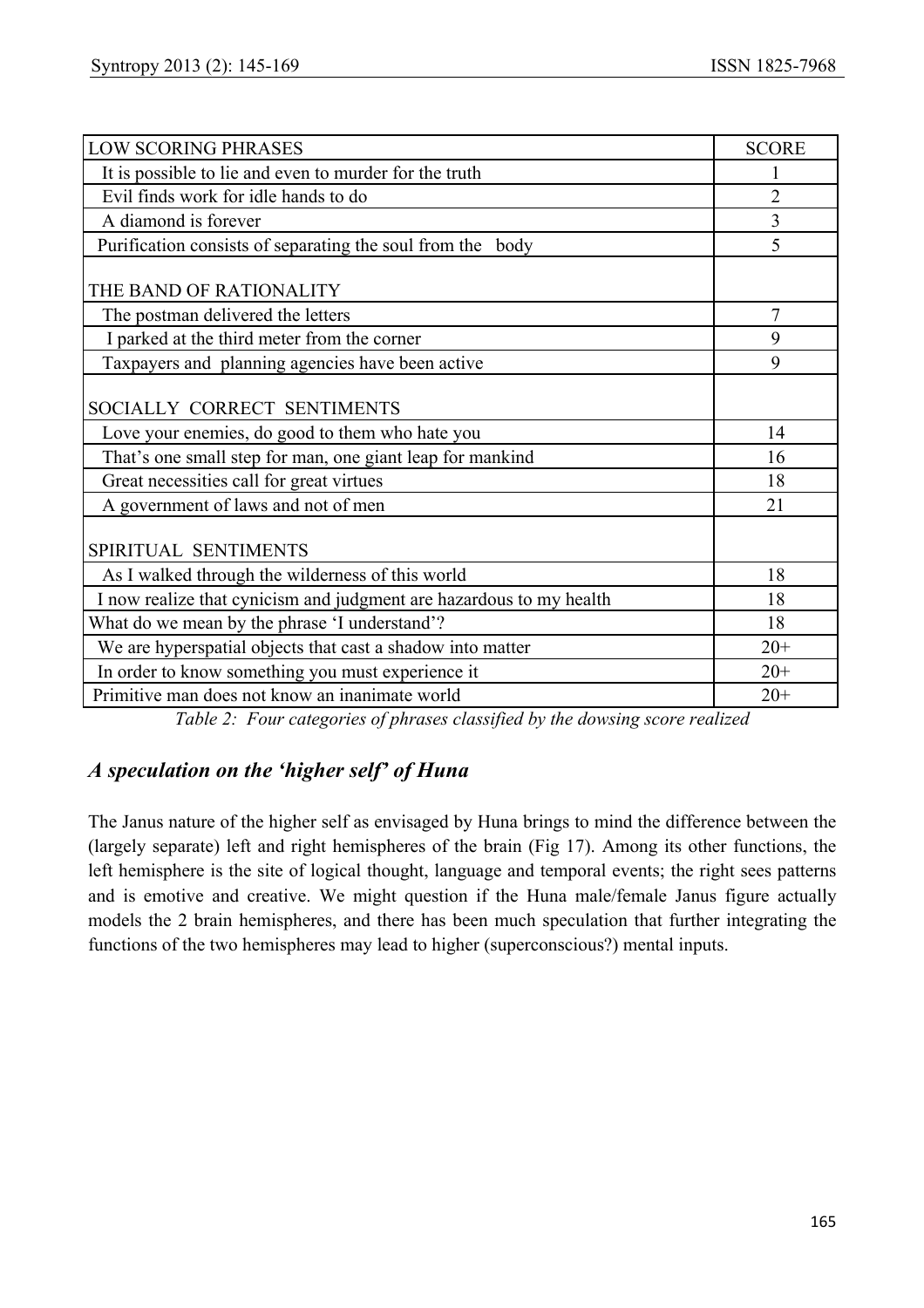

*Fig 17. In this cartoon, the Janus male-female nature of the higher self or superconscious believed in by the Huna philosophy, is compared with a symbolic model of the left and right hemispheres of the brain.* 

|  | A small experiment is proposed in Table 3 to be read carefully by the reader: |  |
|--|-------------------------------------------------------------------------------|--|
|--|-------------------------------------------------------------------------------|--|

| <b>PHRASE</b>                                                               | <b>SCORE</b> |
|-----------------------------------------------------------------------------|--------------|
| To trust is to surrender yourself to the situation                          | 17           |
| The valley of visions                                                       | 18           |
| Everything has its time                                                     | 18           |
| The heart has its reasons                                                   | 19           |
| Vital force pervades the Cosmos                                             | 20           |
| Love is the primary cosmic fact                                             | 20           |
| Physical reality recedes as man's symbolic activity advances                | 20           |
| The root of what drives us is in the heart                                  | 21           |
| I was taught by non-human entities who reside in higher dimensions          | 21           |
| I believe I am eternal. Death of the mind is an absurdity                   | 22           |
| Permeating all things, animate and inanimate                                | 22           |
| Our collective memory                                                       | 23           |
| If we activate the silent areas of consciousness we achieve total awareness | 23           |
| The present seems a moving stillness                                        | 23           |
| Allow your unconscious to move you                                          | 24           |
| We rejoice when you feel joyful, and feel your sorrow as our own            | 26           |
| The unexpected and incredible belong to this world                          | 27           |

*Table 3: Some high-scoring phrases taken from different published sources. Please read them to see how these phrases affect you?*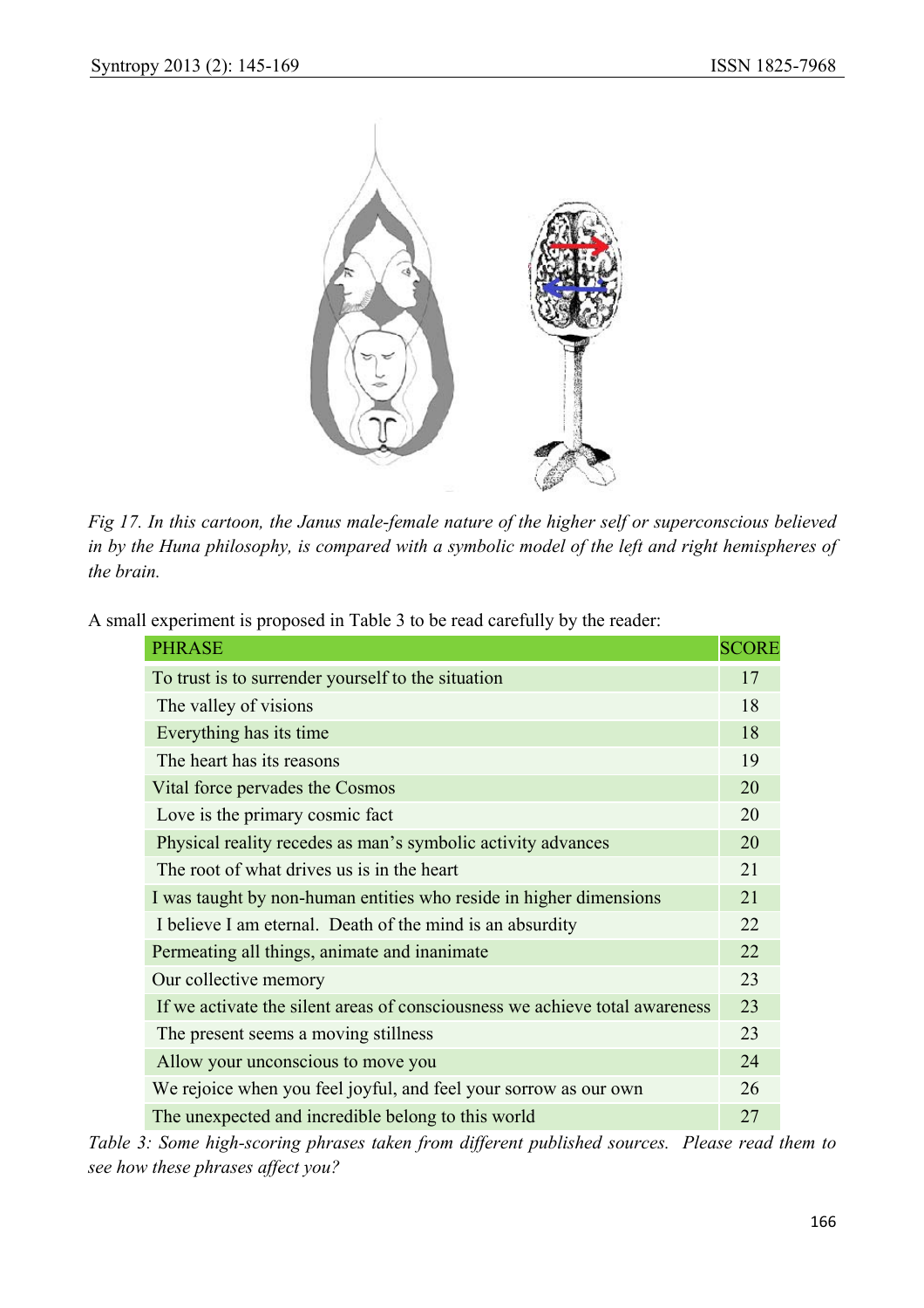The author's impression is that after slowly reading the above phrases and contemplating their significance, a higher level of spiritual awareness and vital energy may prevail.

#### *Five tentative conclusions seem to emerge from this study:*

- 1. Science uses language that to the extent possible, is devoid of emotion so as to avoid 'prejudice'. This is expected to cause difficulties in the scientific study of vital energy, and poses problems in the scientific investigation of high energy words and concepts;
- 2. Low-scoring sentiments such as 'criticism' (3) and 'doubt' (5), while essential, may in some cases prevent a needed paradigm change;
- 3. The fundamental clues to progress in paranormal studies must be accessed through our subconscious;

According to Bohm and Peat (2000) *Creative perception involves…"*A state of intense passion and high energy that dissolves the rigidly-held assumptions in the infrastructure of commonly accepted knowledge." i.e.;

- 4. The 'Higher Emotions' correspond to a high level of vital energy and may lead to the intervention of the superconscious;
- 5. When the mind experiences high levels of vital energy, the superconscious may intervene. This may also be the case during 'paradigm changes'.

## *Discussion*

The idea that we access an independent component of our mind when dowsing is intuitively evident: the outputs provided by dowsing/divination are often different from conscious preconceptions. A degree of objectivity seems to emerge nonetheless, when we place these subconscious outputs in a ranked framework.

Controversy arises when some outputs are unusually intense, as when focused on the names of ancient spiritual figures, mythical or real, which are not of particular interest to the author/diviner. One possible interpretation is that these outputs may come from the superconscious, and may be stored in an extra-corporeal site.

The physicist David Bohm (2002) referred to the source and storage place for information in the Universe as the 'Implicate Order' (IO), and as such, the concept has entered the fringes of theoretical science. The idea is that the IO can be visualized as a condensed 'hologram' of creative information that every instant 'outfolds' to create the world we know as the Explicate Order. The idea that there is a repository of knowledge stored somewhere in the Universe is much older, and has appeared under many terminologies: 'The Universal Library' of Borges, the 'Presence of the Past' of Rupert Sheldrake (1988), the 'Archetypes' of Jung (1959), and the 'Askasic Records': a term used by  $19<sup>th</sup>$  century spiritualists. They are all names for an information storage site that may be accessed in ecstatic, meditational or non-ordinary states (Caddy 2012). Dowsing may be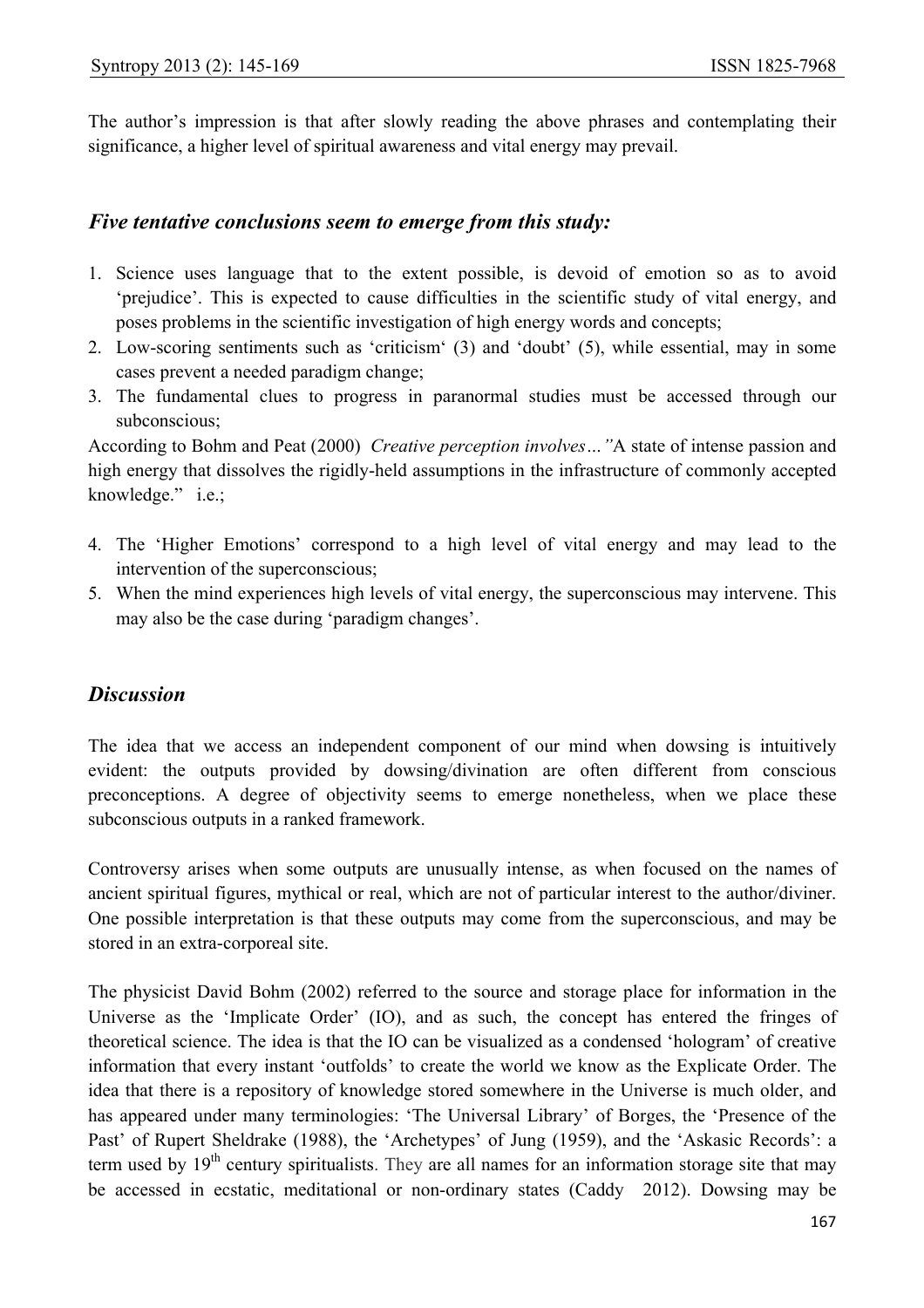accessing this particular source for high energy outputs. The Superconscious is presumed to be occupied with the creative impulse, (both in Science and the Arts); i.e. Strong Intuition' occurs, using 'extra-corporeal' sources of information available to the subconscious.

If the hypothesis of a paranormal data source is discarded, the procedure I describe is still a lowcost method of comparative linguistic analysis. It could also be a self-applied psychotherapy for those capable of eliciting the dowsing response. It provides a way to access information from the subconscious that is not readily accessible to rational processes or scientific reasoning, which has proved difficult to measure by psychological testing. Huth et al. (2012) mentioned that the cortical space is similarly organized between different individuals – which suggests either very specific linguistic programming, or perhaps access to a common extra-corporeal data storage site applies?

Evidently, words have a valence related to the phrase or context they are used in, and a preliminary discussion of this issue is given in Caddy (2011). It is evident that phrases, sentences or statements can be evaluated in a similar fashion, and the primary energetic value of a word will be modified by context. However, we must start somewhere, and the potentially broad scope of future applications of this method requires the resources of a research institute rather than an individual researcher.

Scientific (technical) words are neutral emotionally, and we may believe that a careful choice of a neutral vocabulary was one of the first achievements of science in order to avoid emotional bias of results. This achievement, incidentally, makes it difficult to impartially evaluate emotional or spiritual discoveries using scientific terminology.

The value of the word dowsing procedure as a low-cost form of self-diagnosis is evident, even if what is measured is simply my subconscious reaction to a series of words and phrases. The scorings do not always 'represent my (conscious) personal opinion' as suggested by one sceptical reader of an earlier draft. Another reviewer suggested that "your unconscious might not know anything about the Implicate Order but will confabulate lots of interesting things!" However, this last critic did not exclude the possibility that "the unconscious can create objectively manifested realizations of whatever is in your subconscious mind". Distinguishing between different hypotheses may be possible if multiple dowsers work with replicate test vocabularies, and this is the suggested followon to this study.

Commenting on my preliminary results is premature, but my dowsed readings for emotions were not inconsistent with the original classification by Zuckerman and Lubin (1965), and given their consistency, it would be difficult to describe them as a 'confabulation'. Energy values returned for the vocabulary used in scientific analysis corresponded to a relatively narrow 'Band of Rationality' (Caddy 2006), while energetic readings for mystical, religious and positive emotional states scored higher. This suggests that investigating ecstatic states using objective scientific procedures and terminology may be less than successful. This is especially the case if the investigator experiences emotions with low energy values such as doubt or scepticism. However the method of dowsing/divination described here provides a feasible alternative.